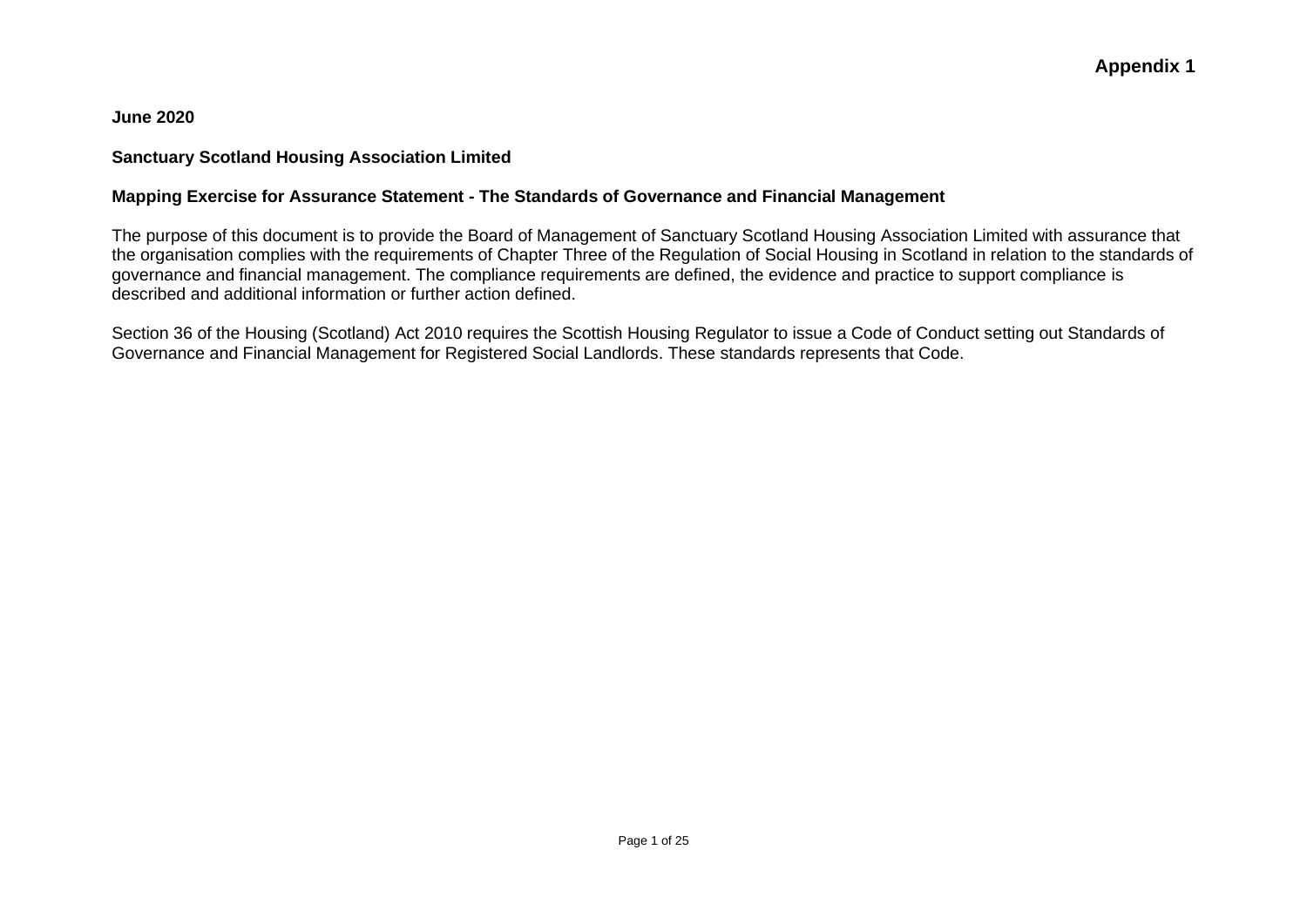| <b>Guidance</b>                                                                                                                                                                                                                                                                                        | <b>Evidence</b>                                                                                                                                                                                                                                                                                                                                                                                                                                                                                                                                                                                                                                                                                                                                                                                                                                        | <b>Compliant?</b> | <b>Action required/commentary</b> |
|--------------------------------------------------------------------------------------------------------------------------------------------------------------------------------------------------------------------------------------------------------------------------------------------------------|--------------------------------------------------------------------------------------------------------------------------------------------------------------------------------------------------------------------------------------------------------------------------------------------------------------------------------------------------------------------------------------------------------------------------------------------------------------------------------------------------------------------------------------------------------------------------------------------------------------------------------------------------------------------------------------------------------------------------------------------------------------------------------------------------------------------------------------------------------|-------------------|-----------------------------------|
| <b>Standard 1</b>                                                                                                                                                                                                                                                                                      |                                                                                                                                                                                                                                                                                                                                                                                                                                                                                                                                                                                                                                                                                                                                                                                                                                                        |                   |                                   |
|                                                                                                                                                                                                                                                                                                        | The governing body leads and directs the RSL to achieve good outcomes for its tenants and other service users                                                                                                                                                                                                                                                                                                                                                                                                                                                                                                                                                                                                                                                                                                                                          |                   |                                   |
| 1.1 The governing body sets the RSL's<br>strategic direction. It agrees and<br>oversees the organisation's business<br>plan to achieve its purpose and<br>intended outcomes for its tenants<br>and other service users.                                                                                | Operations plan approved annually by Board<br>following discussion on SWOT and PEST<br>and agreeing key objectives<br>Linked to Group Business Plan as parent<br>Outcomes against Ops Plan objectives<br>provided to Board on an annual basis<br>Budget approved by Board<br>Financial Projections approved by Board<br>Quarterly report on KPI's provided to Board<br>Performance scrutinised in detail by Area<br>Committees at every meeting                                                                                                                                                                                                                                                                                                                                                                                                        | Yes               |                                   |
| 1.2 The RSL's governance policies and<br>arrangements set out the respective<br>roles, responsibilities and<br>accountabilities of governing body<br>members and senior officers, and the<br>governing body exercises overall<br>responsibility and control of the<br>strategic leadership of the RSL. | Constitution updated in 2016 prior to the ToE<br>and agreed by SHR and OSCR prior to<br>approval by Group Board and Scotland Board<br>The Sanctuary Group Governance Manual,<br>which is issued to all Board members and is<br>regularly updated, contains key documents to<br>ensure clarity of role/responsibility and<br>accountability, including:<br>Code of Governance and Code of Conduct<br>Rules of the Association<br>Scope of Responsibility for Board members<br>Role Profile for Board members<br>Terms of Reference for Area Committees<br><b>Standing Orders</b><br><b>Financial Regulations</b><br><b>SHR Regulatory Framework</b><br><b>Scottish Social Housing Charter</b><br><b>OSCR Guidance for charity Trustees</b><br>Anti money laundering policy<br><b>Data Protection Policy</b><br>Fraud investigation and reporting policy | Yes               |                                   |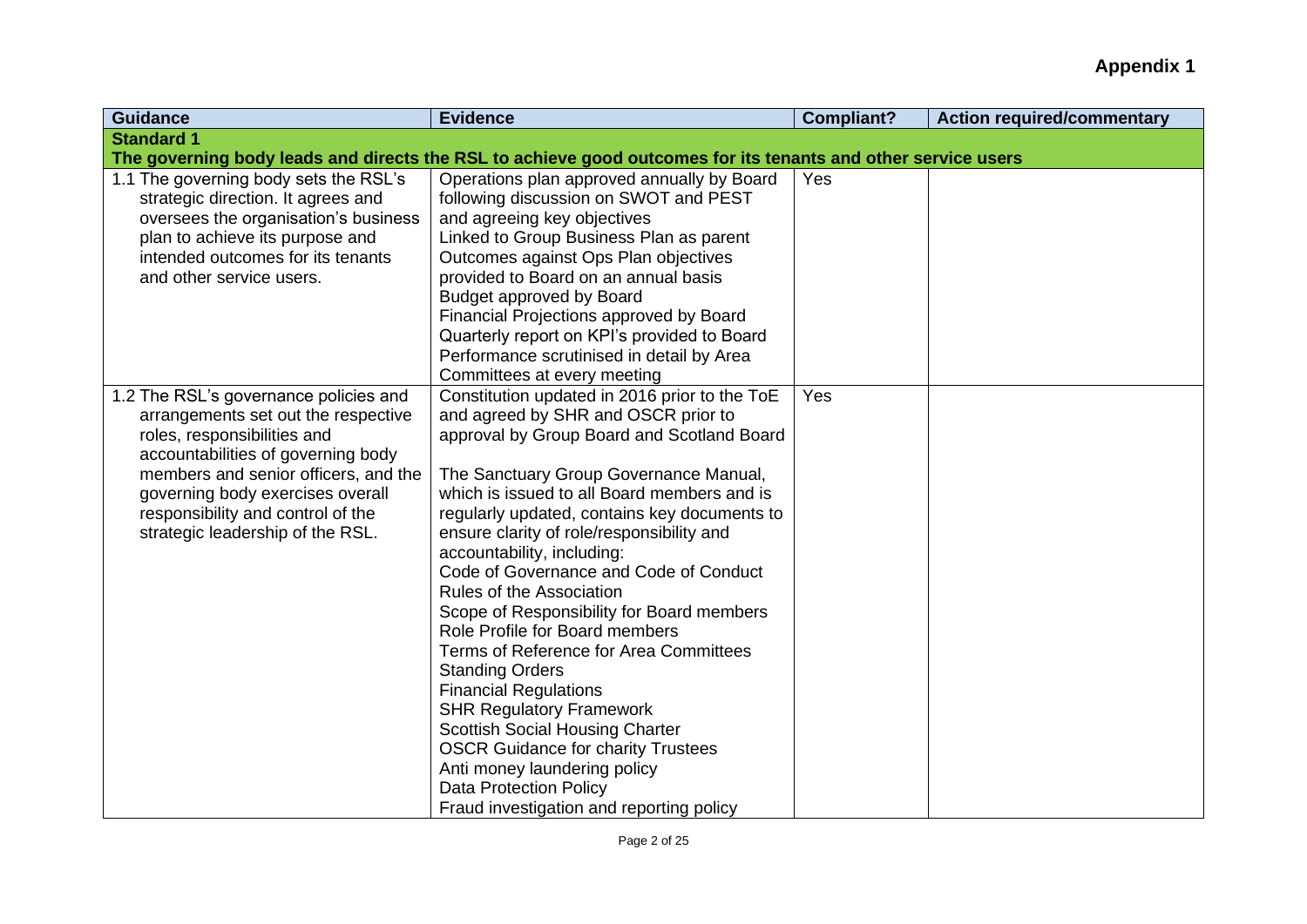|                                       | Gifts, hospitality and Legacies policy          |     |  |
|---------------------------------------|-------------------------------------------------|-----|--|
|                                       | Health and Safety policy                        |     |  |
|                                       | <b>Fire Risk Management Policy</b>              |     |  |
|                                       | <b>Risk Management Policy</b>                   |     |  |
|                                       | <b>Whistleblowing Policy</b>                    |     |  |
|                                       |                                                 |     |  |
|                                       | Governance structure ensures Board focus        |     |  |
|                                       | on strategic role whilst areas committees       |     |  |
|                                       | focus on operational role - appropriate         |     |  |
|                                       | reporting between the two lines of              |     |  |
|                                       |                                                 |     |  |
|                                       | governance to ensure responsibility fulfilled   |     |  |
|                                       | Agenda structure ensures update on key          |     |  |
|                                       | areas included to promote overall               |     |  |
|                                       |                                                 |     |  |
|                                       | responsibility and control                      |     |  |
|                                       | All reports contain assessment of financial     |     |  |
|                                       | impact, risk, equality and diversity, value for |     |  |
|                                       |                                                 |     |  |
|                                       | money                                           |     |  |
| 1.3 The governing body ensures the    | Compliant constitution in place - most          | Yes |  |
| RSL complies with its constitution    | recently reviewed and approved in 2016          |     |  |
| and its legal obligations. Its        | Approval of policies and procedures by Board    |     |  |
| constitution adheres to these         | and all contain legal requirements/good         |     |  |
| Standards and the constitutional      | practice                                        |     |  |
| requirements set out below.           | Key Group policies and procedures adopted       |     |  |
|                                       | Regular reporting at Board meetings on key      |     |  |
|                                       | areas - for example: health and safety,         |     |  |
|                                       | safeguarding, development, financial            |     |  |
|                                       | performance                                     |     |  |
|                                       | Annual internal review of assessment of         |     |  |
|                                       | adherence to standards of Governance and        |     |  |
|                                       | <b>Financial Management</b>                     |     |  |
|                                       | Internal audit review of governance             |     |  |
|                                       | arrangements in Scotland carried out in 2017    |     |  |
| 1.4 All governing body members accept | Annual Appraisal process focuses on             | Yes |  |
|                                       |                                                 |     |  |
| collective responsibility for their   | contribution and effectiveness of membership    |     |  |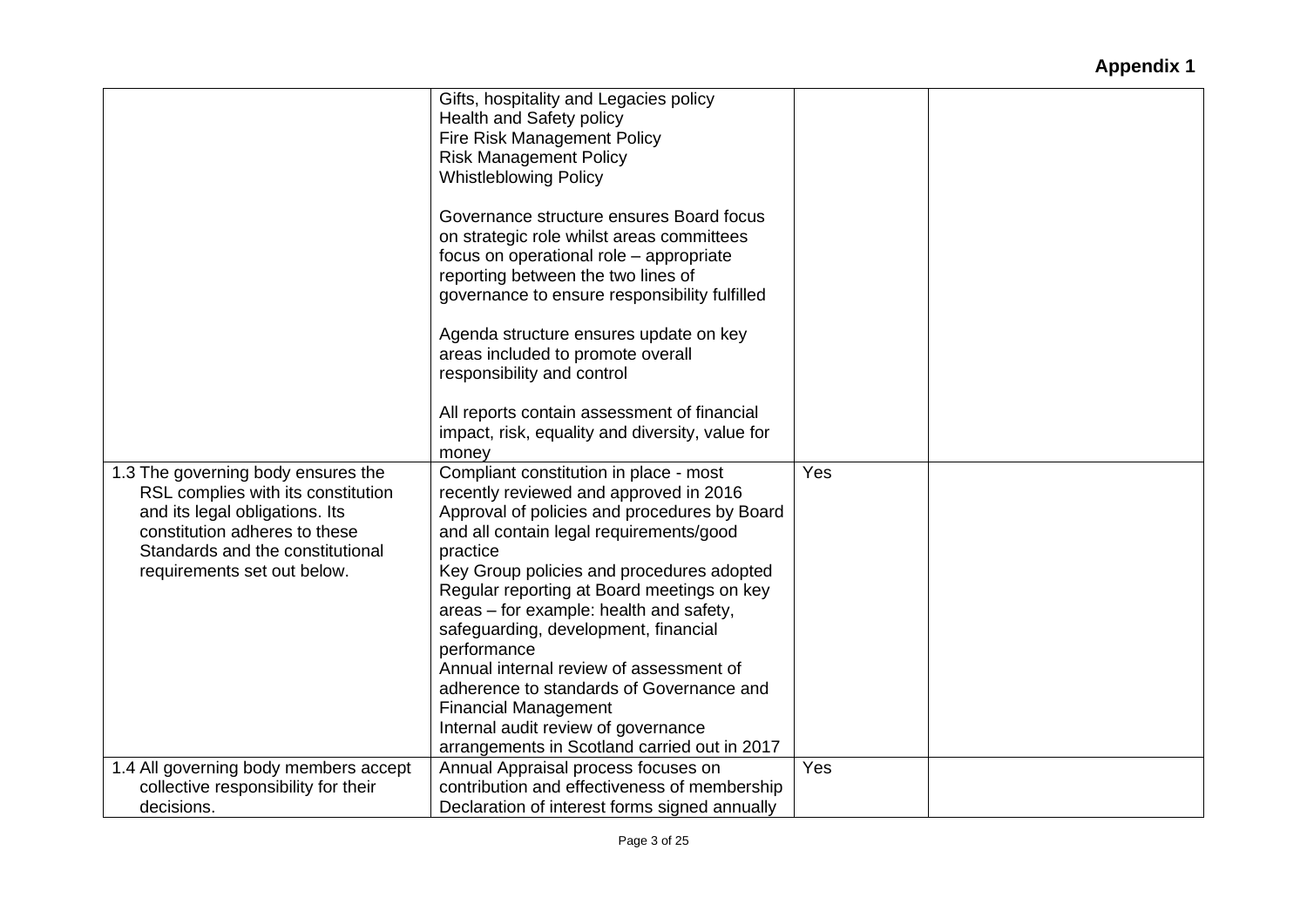|                                                                                                                                                                           | Acceptance of code of conduct signed<br>annually<br>Conduct at meetings - participation in<br>effective discussion, appropriate questioning<br>of senior officers and other staff<br>High quality board reports provide sufficient<br>information to allow effective decision making<br>The vast majority of decisions are made<br>collectively rather than requiring votes to take<br>place (as minutes show)<br>The induction and on going training<br>programme for Board members promotes<br>understanding of both internal and external                                                                                                             |     |  |
|---------------------------------------------------------------------------------------------------------------------------------------------------------------------------|----------------------------------------------------------------------------------------------------------------------------------------------------------------------------------------------------------------------------------------------------------------------------------------------------------------------------------------------------------------------------------------------------------------------------------------------------------------------------------------------------------------------------------------------------------------------------------------------------------------------------------------------------------|-----|--|
|                                                                                                                                                                           | matters to support effective decision making<br>Separate strategy day/s to ensure                                                                                                                                                                                                                                                                                                                                                                                                                                                                                                                                                                        |     |  |
|                                                                                                                                                                           | understanding of key issues and risk                                                                                                                                                                                                                                                                                                                                                                                                                                                                                                                                                                                                                     |     |  |
| 1.5 All governing body members and<br>senior officers understand their<br>respective roles, and working<br>relationships are constructive,<br>professional and effective. | Code of Governance and Code of Conduct<br>Rules of the Association<br>Scope of Responsibility for Board members<br>Role Profile for Board members<br><b>Terms of Reference for Area Committees</b><br>Clear role profile for Senior officer<br>Appropriate line management arrangements<br>and training/support/appraisal for senior<br>officers<br>Role of office bearers and in particular the<br>Chairperson promotes constructive and<br>professional working relationships<br>Promotion of Core Values and Core<br>Behaviours for both Board members and staff<br>Annual appraisal process<br>Annual collective appraisal of board<br>effectiveness | Yes |  |
| 1.6 Each governing body member                                                                                                                                            | Annual Declaration of interest forms                                                                                                                                                                                                                                                                                                                                                                                                                                                                                                                                                                                                                     | Yes |  |
| always acts in the best interests of<br>the RSL and its tenants and service                                                                                               | completed<br>Annual acceptance of code of conduct for                                                                                                                                                                                                                                                                                                                                                                                                                                                                                                                                                                                                    |     |  |
| users, and does not place any                                                                                                                                             | members form completed                                                                                                                                                                                                                                                                                                                                                                                                                                                                                                                                                                                                                                   |     |  |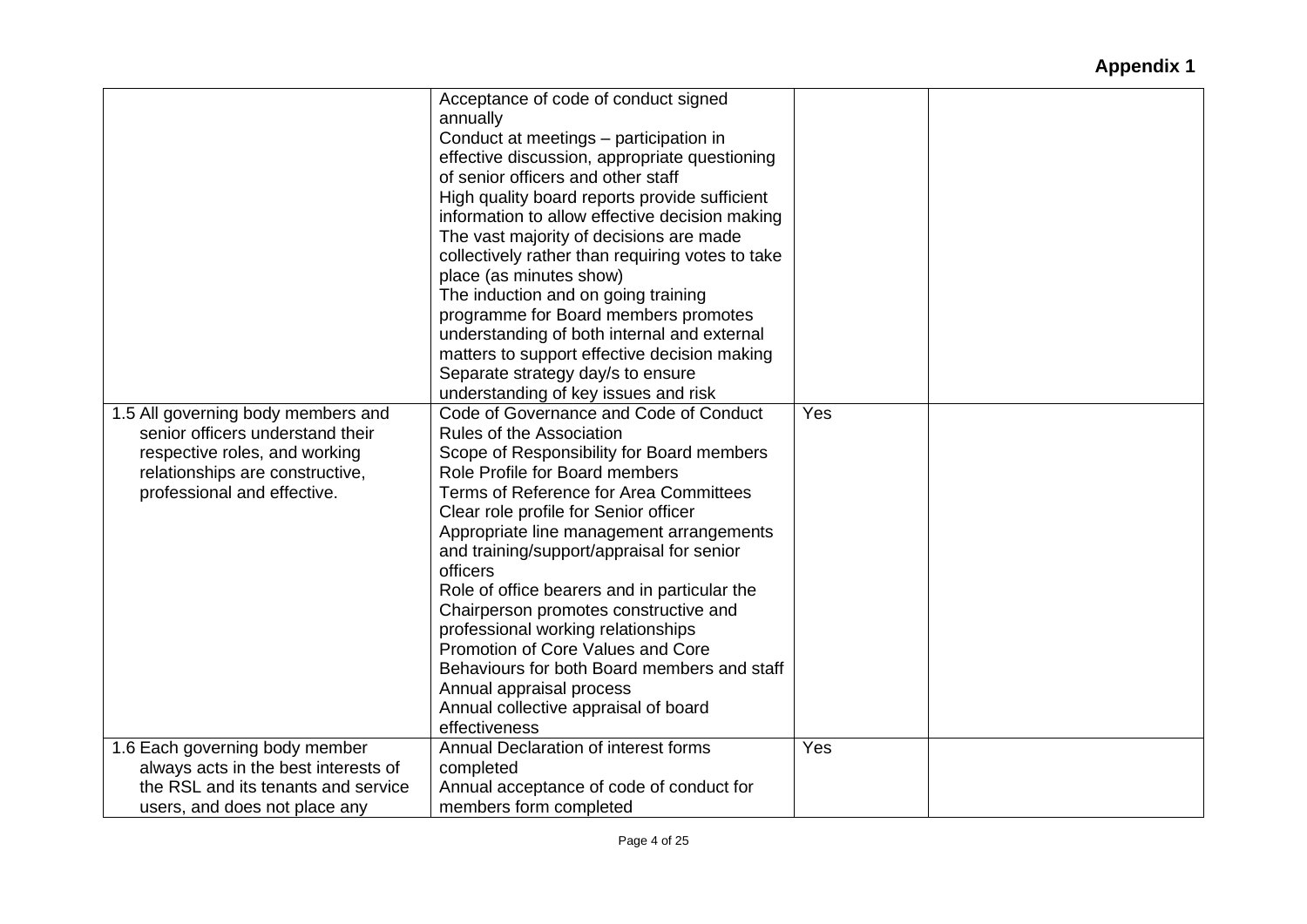| personal or other interest ahead of<br>their primary duty to the RSL.                                                                                                                                            | Approval of annual operations plan<br>containing key service objectives<br>Annual appraisal process<br>Annual collective appraisal of board<br>effectiveness                                                                                                                                                                                                                                                                                                                                            |     |  |
|------------------------------------------------------------------------------------------------------------------------------------------------------------------------------------------------------------------|---------------------------------------------------------------------------------------------------------------------------------------------------------------------------------------------------------------------------------------------------------------------------------------------------------------------------------------------------------------------------------------------------------------------------------------------------------------------------------------------------------|-----|--|
| 1.7 The RSL maintains its independence<br>by conducting its affairs without<br>control, undue reference to or<br>influence by any other body (unless it<br>is constituted as the subsidiary of<br>another body). | Parent/subsidiary relationship and services<br>expectations clearly set out in:<br>Constitution<br><b>Group Services Agreement</b><br><b>Procedure Agreement</b><br>Annual Declaration of interest forms<br>completed<br>Annual acceptance of code of conduct for<br>members form completed<br>Requirement to make a declaration of interest<br>at Board meetings of any relevant item<br>Every report provided to the Board highlights<br>relevant risk and references appropriate area<br>of risk map | Yes |  |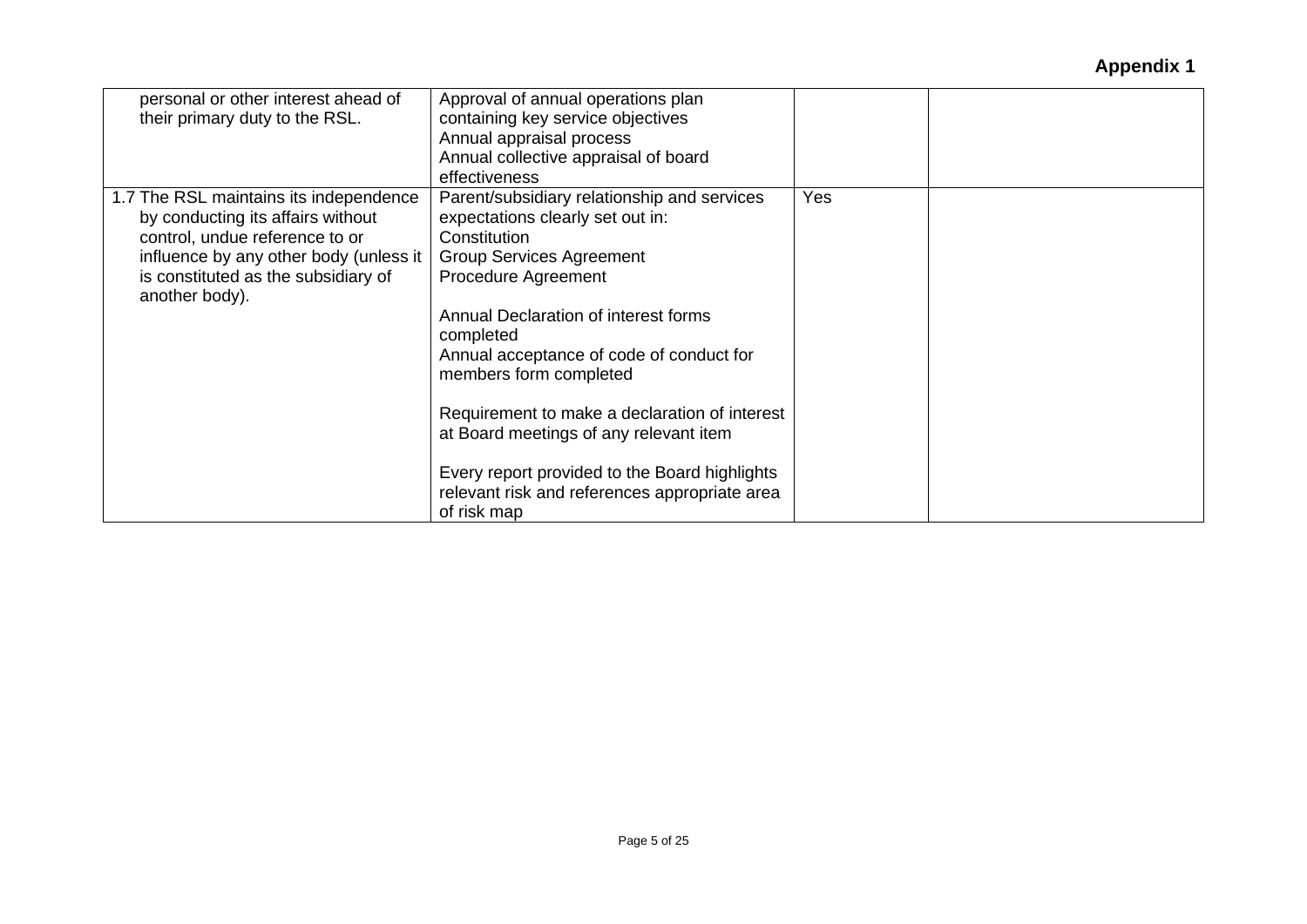| <b>Guidance</b>                         | <b>Evidence</b>                                                                                                                      | <b>Compliant?</b> | <b>Action required/commentary</b> |
|-----------------------------------------|--------------------------------------------------------------------------------------------------------------------------------------|-------------------|-----------------------------------|
| <b>Standard 2</b>                       |                                                                                                                                      |                   |                                   |
|                                         | The RSL is open about and accountable for what it does. It understands and takes account of the needs and priorities of its tenants, |                   |                                   |
|                                         | service users and stakeholders. And its primary focus is the sustainable achievement of these priorities                             |                   |                                   |
| 2.1 The RSL gives tenants, service      | <b>Annual Report to Tenants</b>                                                                                                      | Yes               |                                   |
| users and other stakeholders            | The Voice newsletter                                                                                                                 |                   |                                   |
| information that meets their needs      | National review panel                                                                                                                |                   |                                   |
| about the RSL, its services, its        | Tenant representation on Board                                                                                                       |                   |                                   |
| performance and its future plans.       | Review panel work feeds into Area                                                                                                    |                   |                                   |
|                                         | committees and in turn to Board                                                                                                      |                   |                                   |
|                                         | Website provides detailed info, for example:                                                                                         |                   |                                   |
|                                         | <b>Annual Report and Financial Statements</b>                                                                                        |                   |                                   |
|                                         | <b>Annual Report to Tenants</b>                                                                                                      |                   |                                   |
|                                         | Repairs and Gas Safety Handbook                                                                                                      |                   |                                   |
|                                         | <b>Complaints leaflet</b>                                                                                                            |                   |                                   |
|                                         | <b>Tenant Handbooks</b>                                                                                                              |                   |                                   |
|                                         | Voice newsletter                                                                                                                     |                   |                                   |
|                                         | Repair diagnosis tool                                                                                                                |                   |                                   |
|                                         | How to pay your rent                                                                                                                 |                   |                                   |
|                                         | <b>Group Procurement Strategy</b>                                                                                                    |                   |                                   |
|                                         | How to pay rent                                                                                                                      |                   |                                   |
|                                         | Housing options information                                                                                                          |                   |                                   |
|                                         | Development information                                                                                                              |                   |                                   |
|                                         | The publication scheme in relation to                                                                                                |                   |                                   |
|                                         | Freedom of Information provides extensive                                                                                            |                   |                                   |
|                                         | information on the Association under seven                                                                                           |                   |                                   |
|                                         | categories.                                                                                                                          |                   |                                   |
| 2.2 The governing body recognises it is | Financial outturn, budget setting and financial                                                                                      | Yes               |                                   |
| accountable to its tenants, and has a   | projections recognises financial accountability                                                                                      |                   |                                   |
| wider public accountability to the      | Adherence to Scottish Social Housing                                                                                                 |                   |                                   |
| taxpayer as a recipient of public       | Charter                                                                                                                              |                   |                                   |
| funds, and actively manages its         | <b>Publication of Annual Report and Financial</b>                                                                                    |                   |                                   |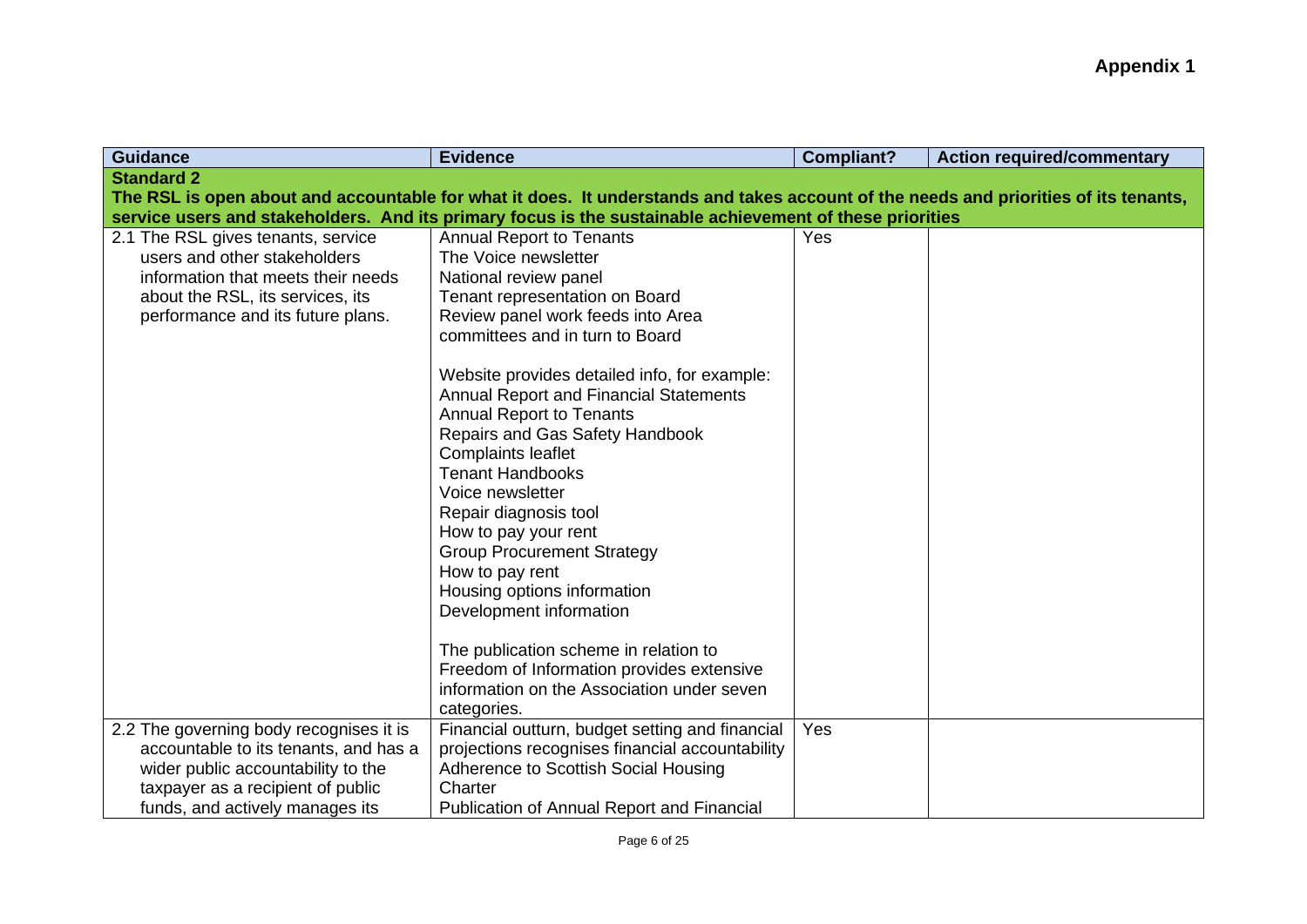| Approach to best value is robust, for<br>example:<br>Review of staffing structure and operating<br>Internalising maintenance service to have<br>more control over cost and quality<br>Risk, Assurance and heat Maps to ensure<br>key risks are highlighted, effectively<br>monitored and considered at every meeting |                                                           |                                                                                                                      |
|----------------------------------------------------------------------------------------------------------------------------------------------------------------------------------------------------------------------------------------------------------------------------------------------------------------------|-----------------------------------------------------------|----------------------------------------------------------------------------------------------------------------------|
|                                                                                                                                                                                                                                                                                                                      |                                                           |                                                                                                                      |
| Internal Audit Function ensure independent<br>scrutiny<br>Group Audit and Risk Committee oversees<br>assurance and risk for all subsidiaries                                                                                                                                                                         |                                                           |                                                                                                                      |
| The publication scheme in relation to<br>Freedom of Information provides extensive<br>information on the Association under seven<br>categories.                                                                                                                                                                      |                                                           |                                                                                                                      |
| Key Group documents published:<br><b>Annual Accounts and Financial Statements</b><br>Group Business plan<br>Social Value Report                                                                                                                                                                                      | Yes                                                       | Implementation of Freedom of<br>Information (Scotland) Act will<br>support additional 'publishing' of<br>information |
| Key Scotland documents/information<br>published:<br><b>Annual Report and Financial Statements</b><br><b>Annual Report to Tenants</b><br>Repairs and Gas Safety Handbook<br><b>Complaints leaflet</b><br><b>Tenant Handbooks</b><br>Voice newsletter<br>Repair diagnosis tool                                         |                                                           |                                                                                                                      |
|                                                                                                                                                                                                                                                                                                                      | in the context of decision making<br>How to pay your rent |                                                                                                                      |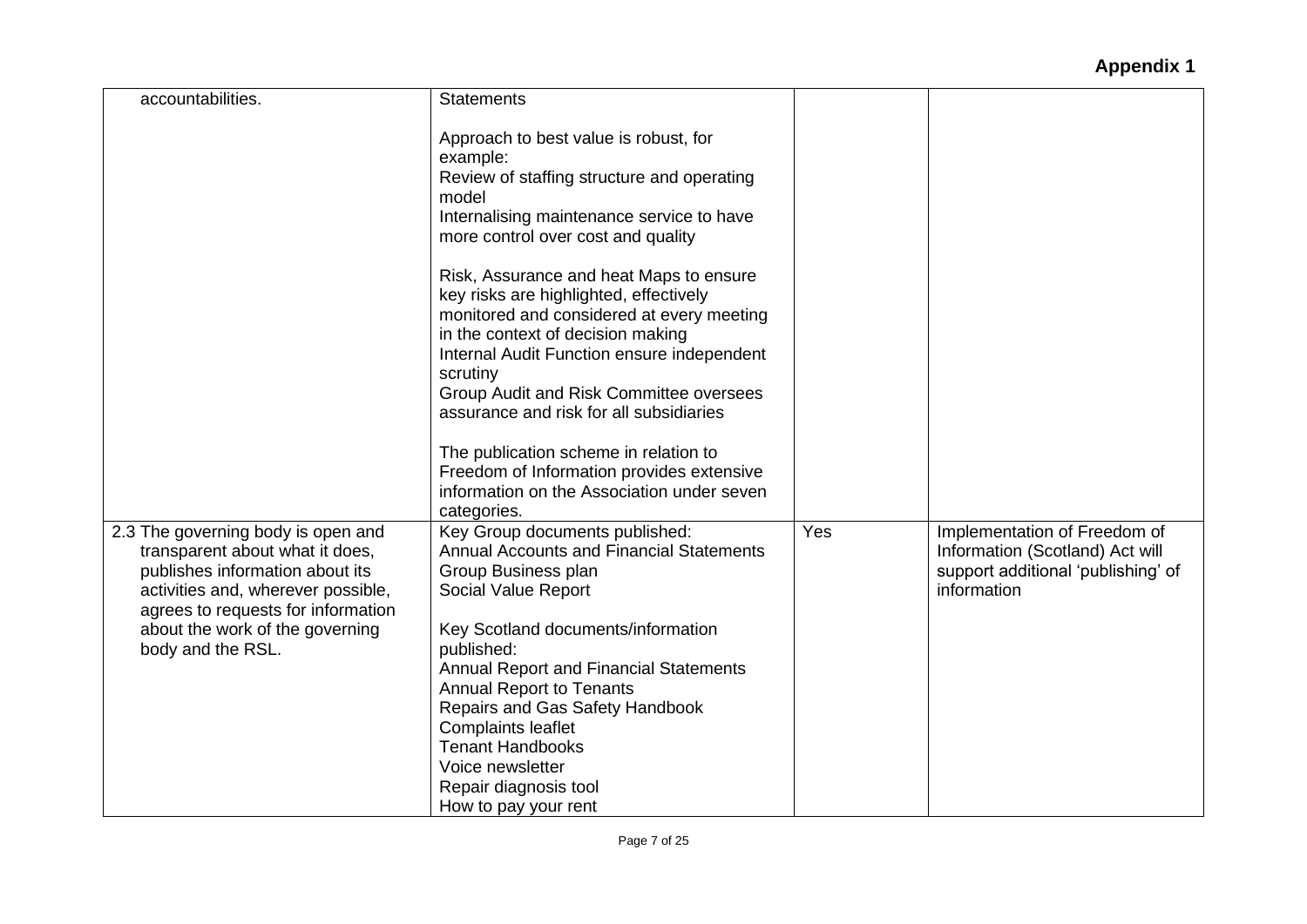|                                                                                                                                                                                                                                                                                                                                                                                      | <b>Group Procurement Strategy</b><br>How to pay rent<br>Housing options information<br>Development information<br>The implementation of the Freedom of<br>Information (Scotland) Act resulted in the<br>extensive information being published,                                                                                                                      |     |  |
|--------------------------------------------------------------------------------------------------------------------------------------------------------------------------------------------------------------------------------------------------------------------------------------------------------------------------------------------------------------------------------------|---------------------------------------------------------------------------------------------------------------------------------------------------------------------------------------------------------------------------------------------------------------------------------------------------------------------------------------------------------------------|-----|--|
|                                                                                                                                                                                                                                                                                                                                                                                      | requests being responded to and advice and<br>information being given to support openness<br>and transparency.                                                                                                                                                                                                                                                      |     |  |
| 2.4 The RSL seeks out the needs,<br>priorities, views and aspirations of<br>tenants, service users and<br>stakeholders. The governing body<br>takes account of this information<br>in its strategies, plans and<br>decisions.                                                                                                                                                        | Annual rent increase consultation<br>Feedback forms on website<br>The Voice newsletter<br>National review panel<br>Tenant representation on Board<br>Review panel work feeds into Area<br>committees and in turn to Board<br>STAR satisfaction survey carried out by<br>external providers in 2019 and action plan in<br>place to address feedback                  | Yes |  |
| 2.5 The RSL is open, co-operative, and<br>engages effectively with all its<br>regulators and funders, notifying<br>them of anything that may affect its<br>ability to fulfil its obligations. It<br>informs the Scottish Housing<br>Regulator about any significant<br>events such as a major issue,<br>event or change as set out and<br>required in notifiable events<br>guidance. | Compliance with notifiable events guidance is<br>evidenced by those made during last two<br>years:<br>Changes to operating model and staffing<br>structure<br>Gas service<br>Cases upheld by SPSO<br><b>Dispatches</b><br>Monitoring of covenants to ensure<br>compliance<br>Annual Return to OSCR to evidence<br>compliance<br>Annual loan portfolio return to SHR | Yes |  |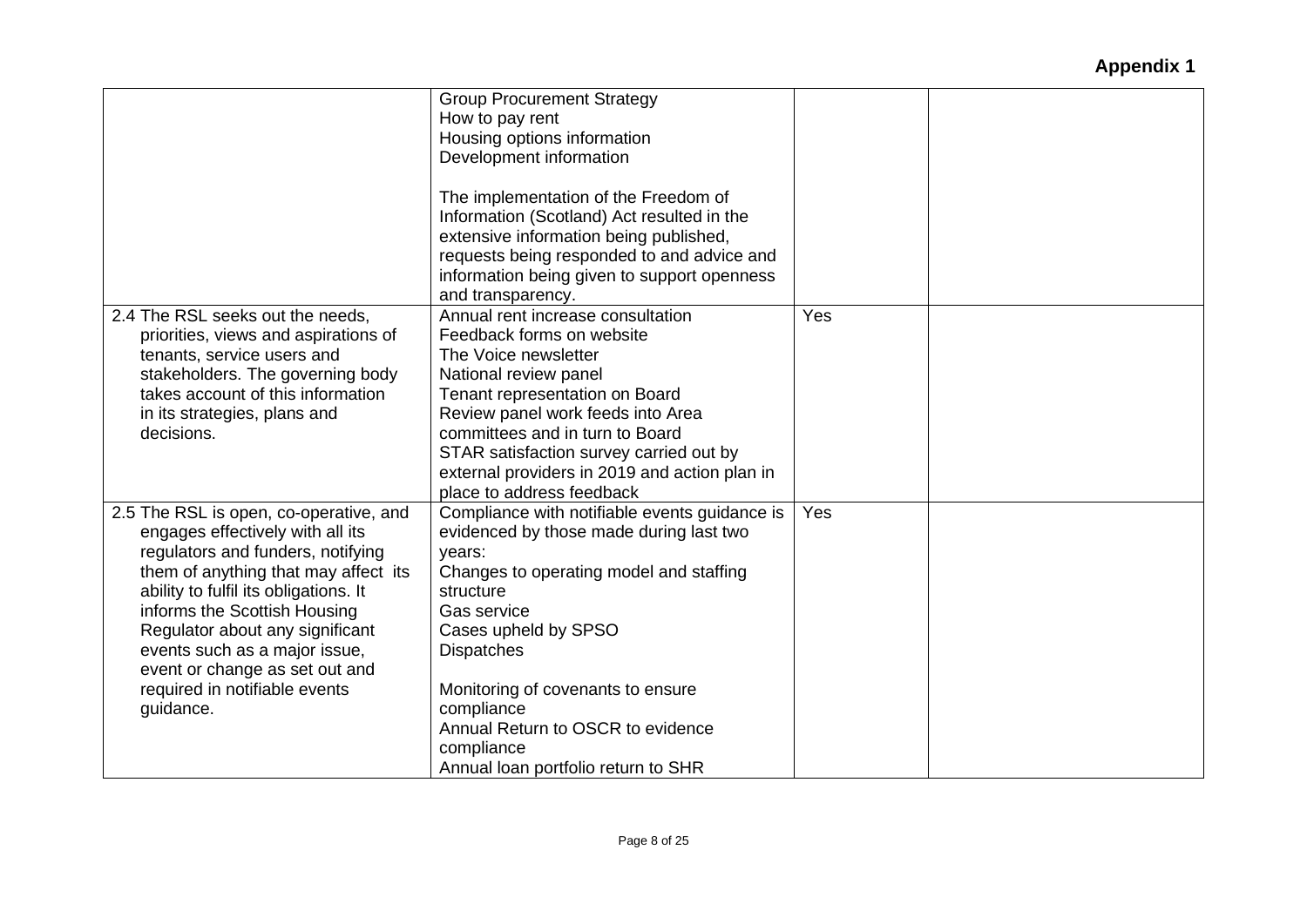| <b>Standard 3</b><br>The RSL manages its resources to ensure its financial well-being, while maintaining rents at a level that tenants can afford to pay<br>3.1 The RSL has effective financial and<br><b>Financial Regulations</b><br>Yes<br><b>Group Treasury Management policy</b><br>treasury management controls and<br><b>Group Services Agreement with Sanctuary</b><br>procedures to achieve the right<br>balance between costs and<br><b>Housing Association</b><br>Procedure Agreement Sanctuary Housing<br>outcomes, and control costs<br>effectively. The RSL ensures security<br>Association<br>of assets, the proper use of public<br>Group Audit and Risk Committee function<br>and private funds, and access to<br>Effective budget setting and detailed<br>sufficient liquidity at all times.<br>monitoring of management accounts by<br><b>Board</b><br>Financial efficiency targets for senior member<br>of staff<br>Value for money objectives for senior<br>member of staff<br>Scrutiny of development programme by<br><b>Board</b><br>Financial projections and scenario planning<br>Group provide Treasury management<br>arrangements so that Sanctuary Scotland<br>benefit from the access to funding that this<br>brings - Scotland Board approve participation<br>in all arrangements<br>Creation of temporary sub committee to<br>consider revolving credit facilities in the<br>timescales required<br>All treasurer related reports include<br>covenants compliance for external loans as<br>well as those going via Sanctuary Treasury<br>Risk discussion on Treasury Management<br>with Board, Internal auditors and Group<br>Treasurer<br>3.2 The governing body fully<br><b>Financial Regulations</b><br>Yes<br>understands the implications of the<br>Group Treasury Management policy | <b>Guidance</b> | <b>Evidence</b> | <b>Compliant?</b> | <b>Action required/commentary</b> |
|--------------------------------------------------------------------------------------------------------------------------------------------------------------------------------------------------------------------------------------------------------------------------------------------------------------------------------------------------------------------------------------------------------------------------------------------------------------------------------------------------------------------------------------------------------------------------------------------------------------------------------------------------------------------------------------------------------------------------------------------------------------------------------------------------------------------------------------------------------------------------------------------------------------------------------------------------------------------------------------------------------------------------------------------------------------------------------------------------------------------------------------------------------------------------------------------------------------------------------------------------------------------------------------------------------------------------------------------------------------------------------------------------------------------------------------------------------------------------------------------------------------------------------------------------------------------------------------------------------------------------------------------------------------------------------------------------------------------------------------------------------------------------------------------------------------------------|-----------------|-----------------|-------------------|-----------------------------------|
|                                                                                                                                                                                                                                                                                                                                                                                                                                                                                                                                                                                                                                                                                                                                                                                                                                                                                                                                                                                                                                                                                                                                                                                                                                                                                                                                                                                                                                                                                                                                                                                                                                                                                                                                                                                                                          |                 |                 |                   |                                   |
|                                                                                                                                                                                                                                                                                                                                                                                                                                                                                                                                                                                                                                                                                                                                                                                                                                                                                                                                                                                                                                                                                                                                                                                                                                                                                                                                                                                                                                                                                                                                                                                                                                                                                                                                                                                                                          |                 |                 |                   |                                   |
|                                                                                                                                                                                                                                                                                                                                                                                                                                                                                                                                                                                                                                                                                                                                                                                                                                                                                                                                                                                                                                                                                                                                                                                                                                                                                                                                                                                                                                                                                                                                                                                                                                                                                                                                                                                                                          |                 |                 |                   |                                   |
|                                                                                                                                                                                                                                                                                                                                                                                                                                                                                                                                                                                                                                                                                                                                                                                                                                                                                                                                                                                                                                                                                                                                                                                                                                                                                                                                                                                                                                                                                                                                                                                                                                                                                                                                                                                                                          |                 |                 |                   |                                   |
|                                                                                                                                                                                                                                                                                                                                                                                                                                                                                                                                                                                                                                                                                                                                                                                                                                                                                                                                                                                                                                                                                                                                                                                                                                                                                                                                                                                                                                                                                                                                                                                                                                                                                                                                                                                                                          |                 |                 |                   |                                   |
|                                                                                                                                                                                                                                                                                                                                                                                                                                                                                                                                                                                                                                                                                                                                                                                                                                                                                                                                                                                                                                                                                                                                                                                                                                                                                                                                                                                                                                                                                                                                                                                                                                                                                                                                                                                                                          |                 |                 |                   |                                   |
|                                                                                                                                                                                                                                                                                                                                                                                                                                                                                                                                                                                                                                                                                                                                                                                                                                                                                                                                                                                                                                                                                                                                                                                                                                                                                                                                                                                                                                                                                                                                                                                                                                                                                                                                                                                                                          |                 |                 |                   |                                   |
|                                                                                                                                                                                                                                                                                                                                                                                                                                                                                                                                                                                                                                                                                                                                                                                                                                                                                                                                                                                                                                                                                                                                                                                                                                                                                                                                                                                                                                                                                                                                                                                                                                                                                                                                                                                                                          |                 |                 |                   |                                   |
|                                                                                                                                                                                                                                                                                                                                                                                                                                                                                                                                                                                                                                                                                                                                                                                                                                                                                                                                                                                                                                                                                                                                                                                                                                                                                                                                                                                                                                                                                                                                                                                                                                                                                                                                                                                                                          |                 |                 |                   |                                   |
|                                                                                                                                                                                                                                                                                                                                                                                                                                                                                                                                                                                                                                                                                                                                                                                                                                                                                                                                                                                                                                                                                                                                                                                                                                                                                                                                                                                                                                                                                                                                                                                                                                                                                                                                                                                                                          |                 |                 |                   |                                   |
|                                                                                                                                                                                                                                                                                                                                                                                                                                                                                                                                                                                                                                                                                                                                                                                                                                                                                                                                                                                                                                                                                                                                                                                                                                                                                                                                                                                                                                                                                                                                                                                                                                                                                                                                                                                                                          |                 |                 |                   |                                   |
|                                                                                                                                                                                                                                                                                                                                                                                                                                                                                                                                                                                                                                                                                                                                                                                                                                                                                                                                                                                                                                                                                                                                                                                                                                                                                                                                                                                                                                                                                                                                                                                                                                                                                                                                                                                                                          |                 |                 |                   |                                   |
|                                                                                                                                                                                                                                                                                                                                                                                                                                                                                                                                                                                                                                                                                                                                                                                                                                                                                                                                                                                                                                                                                                                                                                                                                                                                                                                                                                                                                                                                                                                                                                                                                                                                                                                                                                                                                          |                 |                 |                   |                                   |
|                                                                                                                                                                                                                                                                                                                                                                                                                                                                                                                                                                                                                                                                                                                                                                                                                                                                                                                                                                                                                                                                                                                                                                                                                                                                                                                                                                                                                                                                                                                                                                                                                                                                                                                                                                                                                          |                 |                 |                   |                                   |
|                                                                                                                                                                                                                                                                                                                                                                                                                                                                                                                                                                                                                                                                                                                                                                                                                                                                                                                                                                                                                                                                                                                                                                                                                                                                                                                                                                                                                                                                                                                                                                                                                                                                                                                                                                                                                          |                 |                 |                   |                                   |
|                                                                                                                                                                                                                                                                                                                                                                                                                                                                                                                                                                                                                                                                                                                                                                                                                                                                                                                                                                                                                                                                                                                                                                                                                                                                                                                                                                                                                                                                                                                                                                                                                                                                                                                                                                                                                          |                 |                 |                   |                                   |
|                                                                                                                                                                                                                                                                                                                                                                                                                                                                                                                                                                                                                                                                                                                                                                                                                                                                                                                                                                                                                                                                                                                                                                                                                                                                                                                                                                                                                                                                                                                                                                                                                                                                                                                                                                                                                          |                 |                 |                   |                                   |
|                                                                                                                                                                                                                                                                                                                                                                                                                                                                                                                                                                                                                                                                                                                                                                                                                                                                                                                                                                                                                                                                                                                                                                                                                                                                                                                                                                                                                                                                                                                                                                                                                                                                                                                                                                                                                          |                 |                 |                   |                                   |
|                                                                                                                                                                                                                                                                                                                                                                                                                                                                                                                                                                                                                                                                                                                                                                                                                                                                                                                                                                                                                                                                                                                                                                                                                                                                                                                                                                                                                                                                                                                                                                                                                                                                                                                                                                                                                          |                 |                 |                   |                                   |
|                                                                                                                                                                                                                                                                                                                                                                                                                                                                                                                                                                                                                                                                                                                                                                                                                                                                                                                                                                                                                                                                                                                                                                                                                                                                                                                                                                                                                                                                                                                                                                                                                                                                                                                                                                                                                          |                 |                 |                   |                                   |
|                                                                                                                                                                                                                                                                                                                                                                                                                                                                                                                                                                                                                                                                                                                                                                                                                                                                                                                                                                                                                                                                                                                                                                                                                                                                                                                                                                                                                                                                                                                                                                                                                                                                                                                                                                                                                          |                 |                 |                   |                                   |
|                                                                                                                                                                                                                                                                                                                                                                                                                                                                                                                                                                                                                                                                                                                                                                                                                                                                                                                                                                                                                                                                                                                                                                                                                                                                                                                                                                                                                                                                                                                                                                                                                                                                                                                                                                                                                          |                 |                 |                   |                                   |
|                                                                                                                                                                                                                                                                                                                                                                                                                                                                                                                                                                                                                                                                                                                                                                                                                                                                                                                                                                                                                                                                                                                                                                                                                                                                                                                                                                                                                                                                                                                                                                                                                                                                                                                                                                                                                          |                 |                 |                   |                                   |
|                                                                                                                                                                                                                                                                                                                                                                                                                                                                                                                                                                                                                                                                                                                                                                                                                                                                                                                                                                                                                                                                                                                                                                                                                                                                                                                                                                                                                                                                                                                                                                                                                                                                                                                                                                                                                          |                 |                 |                   |                                   |
|                                                                                                                                                                                                                                                                                                                                                                                                                                                                                                                                                                                                                                                                                                                                                                                                                                                                                                                                                                                                                                                                                                                                                                                                                                                                                                                                                                                                                                                                                                                                                                                                                                                                                                                                                                                                                          |                 |                 |                   |                                   |
|                                                                                                                                                                                                                                                                                                                                                                                                                                                                                                                                                                                                                                                                                                                                                                                                                                                                                                                                                                                                                                                                                                                                                                                                                                                                                                                                                                                                                                                                                                                                                                                                                                                                                                                                                                                                                          |                 |                 |                   |                                   |
|                                                                                                                                                                                                                                                                                                                                                                                                                                                                                                                                                                                                                                                                                                                                                                                                                                                                                                                                                                                                                                                                                                                                                                                                                                                                                                                                                                                                                                                                                                                                                                                                                                                                                                                                                                                                                          |                 |                 |                   |                                   |
|                                                                                                                                                                                                                                                                                                                                                                                                                                                                                                                                                                                                                                                                                                                                                                                                                                                                                                                                                                                                                                                                                                                                                                                                                                                                                                                                                                                                                                                                                                                                                                                                                                                                                                                                                                                                                          |                 |                 |                   |                                   |
|                                                                                                                                                                                                                                                                                                                                                                                                                                                                                                                                                                                                                                                                                                                                                                                                                                                                                                                                                                                                                                                                                                                                                                                                                                                                                                                                                                                                                                                                                                                                                                                                                                                                                                                                                                                                                          |                 |                 |                   |                                   |
|                                                                                                                                                                                                                                                                                                                                                                                                                                                                                                                                                                                                                                                                                                                                                                                                                                                                                                                                                                                                                                                                                                                                                                                                                                                                                                                                                                                                                                                                                                                                                                                                                                                                                                                                                                                                                          |                 |                 |                   |                                   |
|                                                                                                                                                                                                                                                                                                                                                                                                                                                                                                                                                                                                                                                                                                                                                                                                                                                                                                                                                                                                                                                                                                                                                                                                                                                                                                                                                                                                                                                                                                                                                                                                                                                                                                                                                                                                                          |                 |                 |                   |                                   |
|                                                                                                                                                                                                                                                                                                                                                                                                                                                                                                                                                                                                                                                                                                                                                                                                                                                                                                                                                                                                                                                                                                                                                                                                                                                                                                                                                                                                                                                                                                                                                                                                                                                                                                                                                                                                                          |                 |                 |                   |                                   |
|                                                                                                                                                                                                                                                                                                                                                                                                                                                                                                                                                                                                                                                                                                                                                                                                                                                                                                                                                                                                                                                                                                                                                                                                                                                                                                                                                                                                                                                                                                                                                                                                                                                                                                                                                                                                                          |                 |                 |                   |                                   |
|                                                                                                                                                                                                                                                                                                                                                                                                                                                                                                                                                                                                                                                                                                                                                                                                                                                                                                                                                                                                                                                                                                                                                                                                                                                                                                                                                                                                                                                                                                                                                                                                                                                                                                                                                                                                                          |                 |                 |                   |                                   |
| Detailed reports provided to Board to<br>treasury management strategy it                                                                                                                                                                                                                                                                                                                                                                                                                                                                                                                                                                                                                                                                                                                                                                                                                                                                                                                                                                                                                                                                                                                                                                                                                                                                                                                                                                                                                                                                                                                                                                                                                                                                                                                                                 |                 |                 |                   |                                   |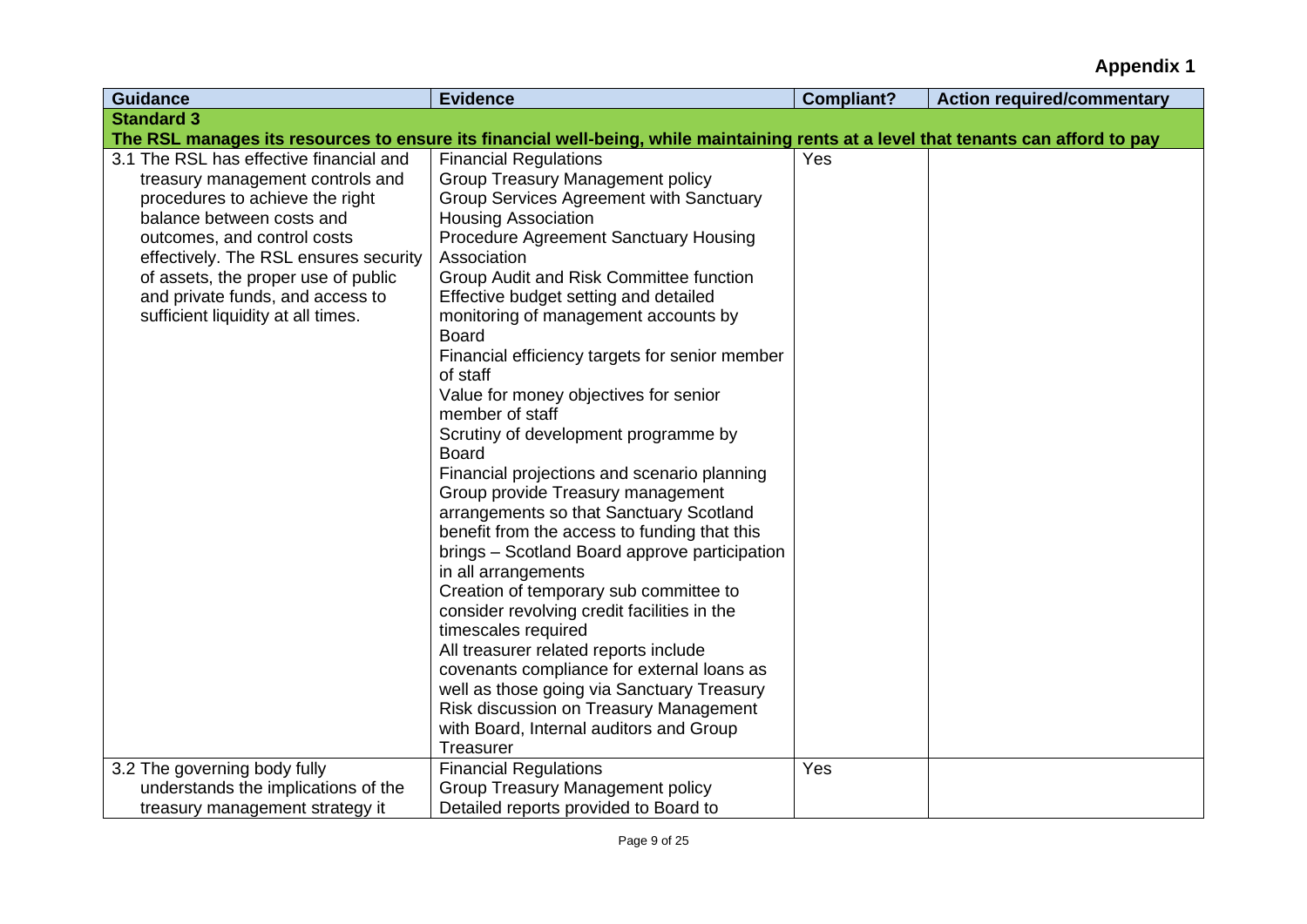| adopts, ensures this is in the best<br>interests of the RSL and that it<br>understands the associated<br>risks.                                                                                                                                                                                                                                     | accompany Treasury Management decisions<br>Management account/budget monitoring<br>Financial projections and scenario planning<br>Risk, Assurance and Heat map<br>Training provided to Board on Financial<br>Management, Treasury Management and<br><b>Financial projections</b><br>Group Audit and Risk Committee oversee                                                                                                                                                                                                                                                                 |     |  |
|-----------------------------------------------------------------------------------------------------------------------------------------------------------------------------------------------------------------------------------------------------------------------------------------------------------------------------------------------------|--------------------------------------------------------------------------------------------------------------------------------------------------------------------------------------------------------------------------------------------------------------------------------------------------------------------------------------------------------------------------------------------------------------------------------------------------------------------------------------------------------------------------------------------------------------------------------------------|-----|--|
|                                                                                                                                                                                                                                                                                                                                                     | function for Group and all subsidiaries                                                                                                                                                                                                                                                                                                                                                                                                                                                                                                                                                    |     |  |
| 3.3The RSL has a robust business<br>planning and control framework and<br>effective systems to monitor and<br>accurately report delivery of its plans.<br>Risks to the delivery of financial<br>plans are identified and managed<br>effectively. The RSL considers<br>sufficiently the financial implications<br>of risks to the delivery of plans. | <b>Group Business Plan</b><br><b>Scotland Operations Plan</b><br>Risk, Assurance and heat map<br>Financial Projections and scenario planning<br>Annual Budget setting process<br>Annual rent increase process<br>Management Accounts presented at every<br>board meeting to allow financial scrutiny and<br>this includes risks and meeting financial<br>covenants<br>Scrutiny of key performance indicators<br>quarterly by Board<br>Financial implications and risks are presented<br>as part of every Board report<br>Group Executive and Group Board scrutiny of<br>Scotland as parent | Yes |  |
| 3.4 The governing body ensures<br>financial forecasts are based on<br>appropriate and reasonable<br>assumptions and information,<br>including information about what                                                                                                                                                                                | Annual budget scrutinised and approved by<br><b>Board</b><br>On going monitoring of budgets and financial<br>forecast at every Board meeting<br>Financial projections and scenario planning                                                                                                                                                                                                                                                                                                                                                                                                | Yes |  |
| tenants can afford to pay and<br>feedback from consultation with<br>tenants on rent increases.                                                                                                                                                                                                                                                      | scrutinised and approved by Board<br>Feedback from SHR on scenario planning<br>positive during annual meeting and this is<br>communicated to Board<br>Annual Rent increase - Board approve the<br>level of increase to be consulted on, are<br>provided with a full report on the outcome of                                                                                                                                                                                                                                                                                               |     |  |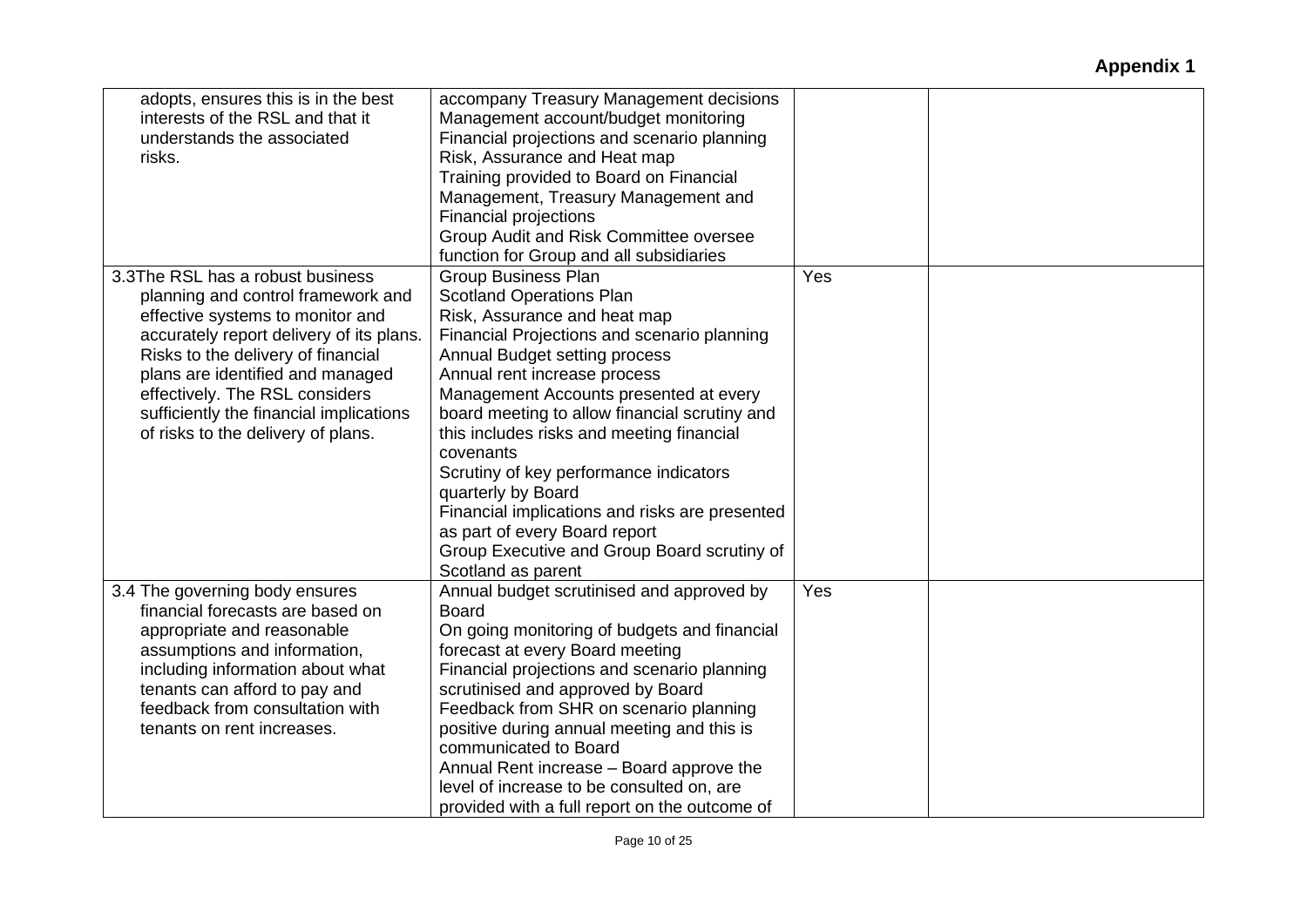|                                                                                                                                                                                                                                                                                                         | the consultation (including the full responses<br>received) prior to setting the rent increase.<br>Detailed affordability modelling provided to<br>the Board prior to rent setting                                                                                                                                                     |     |  |
|---------------------------------------------------------------------------------------------------------------------------------------------------------------------------------------------------------------------------------------------------------------------------------------------------------|----------------------------------------------------------------------------------------------------------------------------------------------------------------------------------------------------------------------------------------------------------------------------------------------------------------------------------------|-----|--|
| 3.5 The RSL monitors, reports on and<br>complies with any covenants it<br>has agreed with funders. The<br>governing body assesses the<br>risks of these not being complied<br>with and takes appropriate action<br>to mitigate and manage them.                                                         | Reporting on covenant compliance provided<br>and discussed at every Board meeting<br>Annual Financial projections and scenario<br>planning fully considers the implications of<br>covenants<br>All Treasury Management reports relating to<br>funding contain detailed information on<br>covenant compliance                           | Yes |  |
| 3.6 The governing body ensures that<br>employee salaries, benefits and<br>its pension offerings are a level<br>that is sufficient to ensure the<br>appropriate quality of staff to run<br>the organisation successfully, but<br>which is affordable and not more<br>than is necessary for this purpose. | Terms and conditions in Scotland were<br>reviewed and harmonised in 2016.<br>Salary levels were set following an external<br>benchmarking exercise<br>Review of staffing structure 2017 and<br>implemented from 1 April 2018<br>Changes to operating model from 1 April<br>2018 to make full use of central services form<br>the Group | Yes |  |
| 3.7 The governing body ensures the<br>RSL provides accurate and timely<br>statutory and regulatory financial<br>returns to the Scottish Housing<br>Regulator. The governing body<br>assures itself that it has evidence<br>the data is accurate before<br>signing it off.                               | Engagement plan considered by Board to<br>ensure they are clear about SHR<br>requirements<br>All returns/documentation are submitted to<br>the SHR within required timescales - all are<br>considered by the Board prior to submission<br>along with an explanation of methodology<br>where appropriate                                | Yes |  |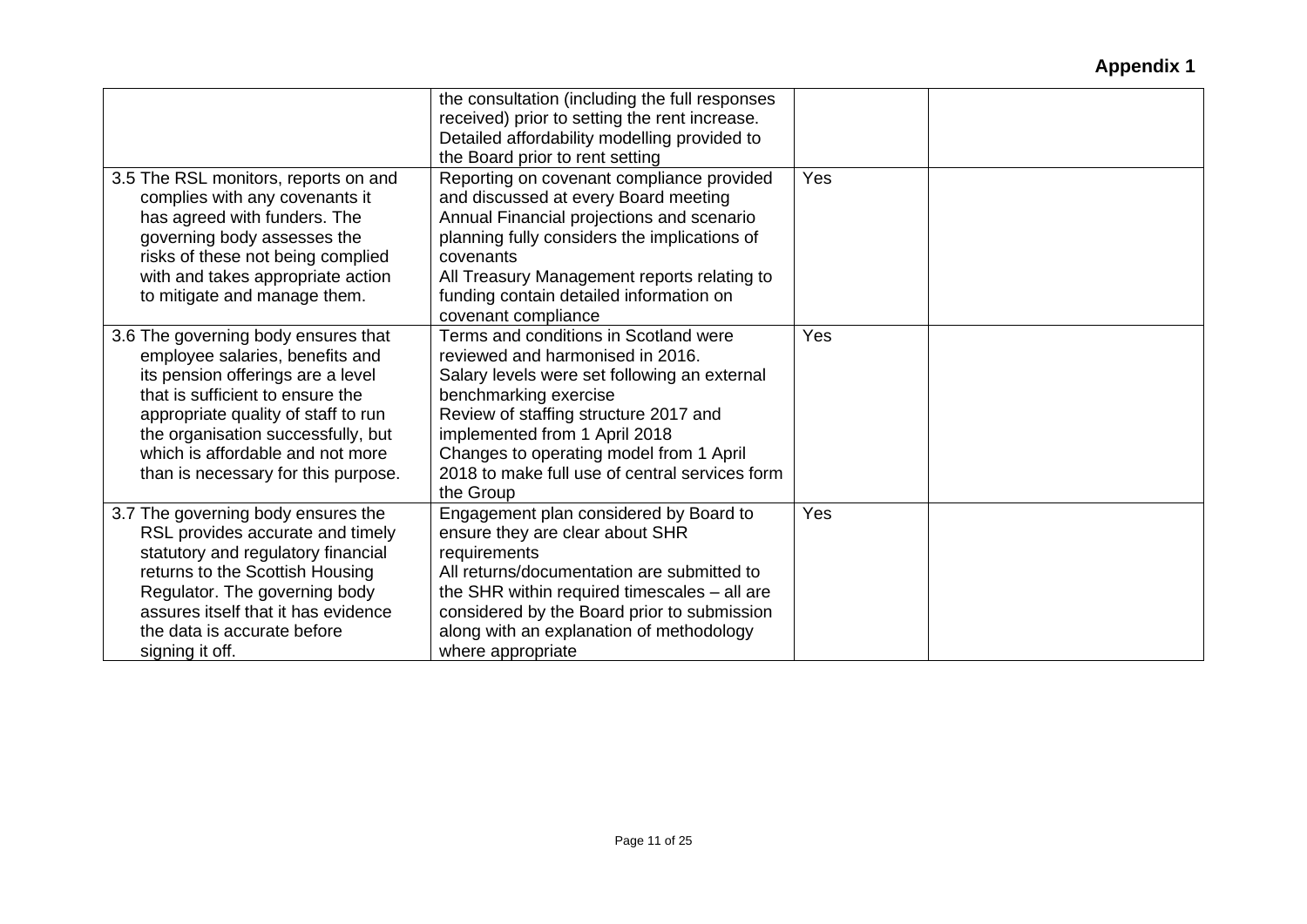| <b>Guidance</b>                                                                                                                                                                                                                                                                                       | <b>Evidence</b>                                                                                                                                                                                                                                                                                                                                                                                                                                                                                                                                                                                                                                                                                                                                                     | <b>Compliant?</b> | <b>Action required/commentary</b> |
|-------------------------------------------------------------------------------------------------------------------------------------------------------------------------------------------------------------------------------------------------------------------------------------------------------|---------------------------------------------------------------------------------------------------------------------------------------------------------------------------------------------------------------------------------------------------------------------------------------------------------------------------------------------------------------------------------------------------------------------------------------------------------------------------------------------------------------------------------------------------------------------------------------------------------------------------------------------------------------------------------------------------------------------------------------------------------------------|-------------------|-----------------------------------|
| <b>Standard 4</b>                                                                                                                                                                                                                                                                                     |                                                                                                                                                                                                                                                                                                                                                                                                                                                                                                                                                                                                                                                                                                                                                                     |                   |                                   |
|                                                                                                                                                                                                                                                                                                       | The governing body bases its decisions on good quality information and advice and identifies and mitigates risks to the                                                                                                                                                                                                                                                                                                                                                                                                                                                                                                                                                                                                                                             |                   |                                   |
| organisation's purpose                                                                                                                                                                                                                                                                                |                                                                                                                                                                                                                                                                                                                                                                                                                                                                                                                                                                                                                                                                                                                                                                     |                   |                                   |
| 4.1 The governing body ensures it<br>receives good quality information<br>and advice from staff and, where<br>necessary, expert independent<br>advisers, that is timely and<br>appropriate to its strategic role<br>and decisions. The governing<br>body is able to evidence any<br>of its decisions. | All Board agendas and papers are co-<br>ordinated via the Group's Governance and<br>Company Secretarial team to ensure robust<br>processes, high quality reports and<br>consistency of approach<br>Annual Governance diary for Scotland - this<br>highlights standard reports and timings of key<br>approvals and the timing of meetings<br>Standing items on agenda to ensure regular<br>updates and scrutiny<br>Standard reporting format ensures key<br>information is provided and explained<br>Potential options identified and key options<br>recommended (reports evidence this)<br>Appropriate questioning and challenge of<br>staff members and requests for additional<br>information if required (minutes are evidence)<br>Minutes record decisions made | Yes               |                                   |
| 4.2 The governing body challenges<br>and holds the senior officer to<br>account for their performance in<br>achieving the RSL's purpose and<br>objectives.                                                                                                                                            | Meeting minutes record discussions and key<br>areas of challenge, further information<br>requirements<br>Quarterly operational performance reports<br>are provided to the board of management to<br>ensure scrutiny and challenge<br>Outcomes achieved against the Scotland<br>operations plan is provided to the Board on<br>an annual basis                                                                                                                                                                                                                                                                                                                                                                                                                       | Yes               |                                   |
| 4.3 The governing body identifies<br>risks that might prevent it from<br>achieving the RSL's purpose                                                                                                                                                                                                  | Risk, assurance and heat maps are reviewed<br>every six months and heat maps are<br>reviewed at the end of meeting discussions to                                                                                                                                                                                                                                                                                                                                                                                                                                                                                                                                                                                                                                   | Yes               |                                   |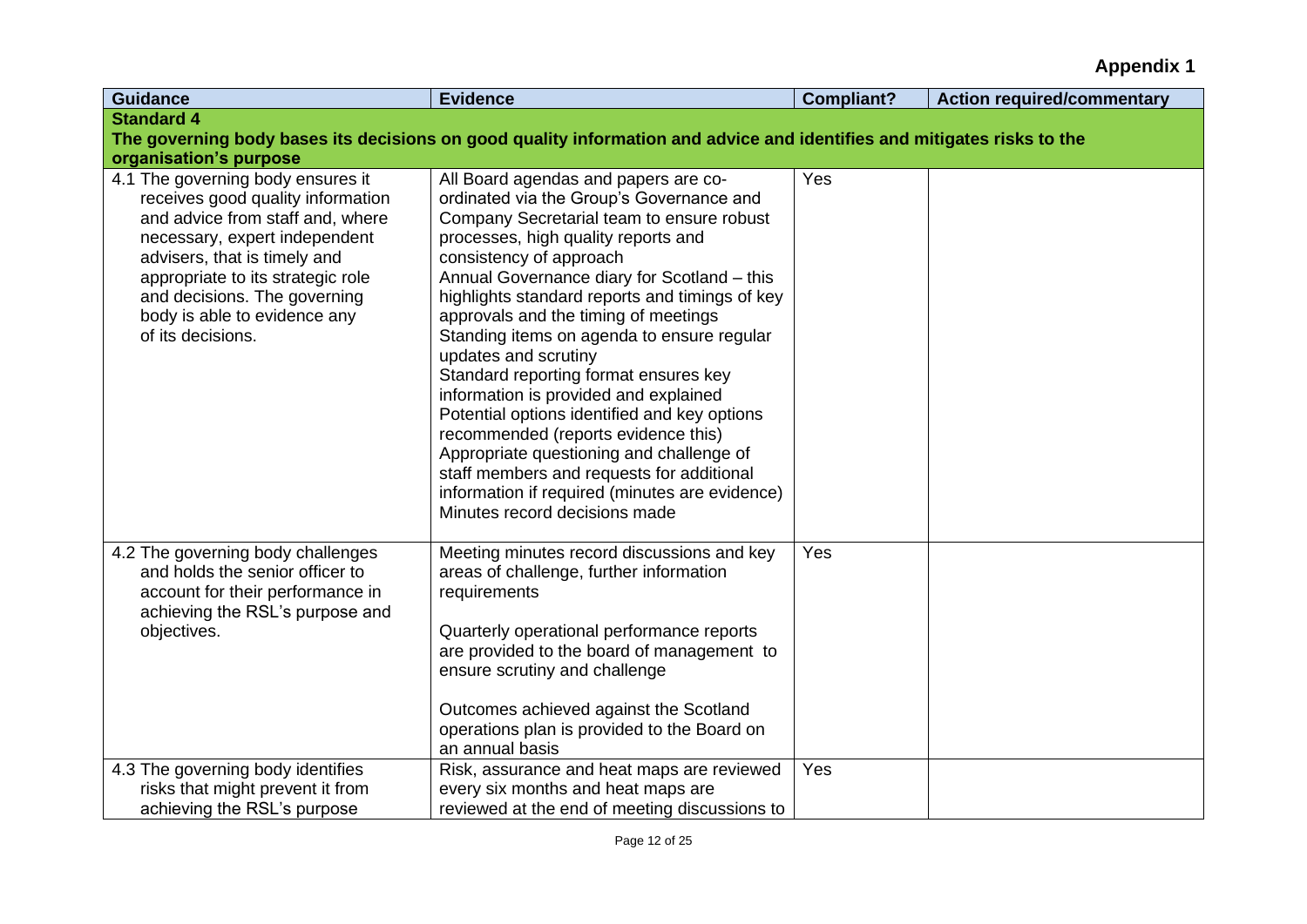| and has effective strategies<br>and systems for risk<br>management and mitigation,<br>internal control and audit.                                                                                                                                                                                                                                                                                                                                                                                | consider potential changes to risks<br>Risks identified in every report provided to<br>board and related to key risks in the risk map<br>Group Audit and Risk committee function<br>adds additional level of scrutiny                                                                                                                                                                                                                                                                                                                                                                |     |  |
|--------------------------------------------------------------------------------------------------------------------------------------------------------------------------------------------------------------------------------------------------------------------------------------------------------------------------------------------------------------------------------------------------------------------------------------------------------------------------------------------------|--------------------------------------------------------------------------------------------------------------------------------------------------------------------------------------------------------------------------------------------------------------------------------------------------------------------------------------------------------------------------------------------------------------------------------------------------------------------------------------------------------------------------------------------------------------------------------------|-----|--|
| 4.4 Where the RSL is the parent<br>within a group structure it fulfils its<br>responsibilities as require in our<br>group structures guidance to:<br>a) control the activities of, and<br>manage risks arising from, its<br>subsidiaries;<br>b) ensure appropriate use of<br>funds within the group;<br>c) manage and mitigate risk to<br>the core business; and<br>d) uphold strong standards of<br>governance and protect the<br>reputation of the group for<br>investment and other purposes. | <b>Group Services Agreement</b><br>Procedure Agreement<br>Group Risk and Audit Committee function<br><b>Group Executive and Group Board</b><br>scrutinise Scotland Performance<br>Sanctuary Group representative on<br><b>Scotland Board</b><br>Treasury management is a group function<br>Risk, Assurance and Heat Map for<br>Scotland is scrutinised by Group Audit<br>and Risk Committee<br>Risk Maps for all areas of Group activity<br>where services are provided to Scotland<br>e.g. Corporate services, Treasury and<br>development<br>Sanctuary Group has G1 and V1 ratings | Yes |  |
| 4.5 The RSL has an internal audit<br>function. The governing body<br>ensures the effective oversight of<br>the internal audit programme by<br>an audit committee or otherwise.<br>It has arrangements in place to<br>monitor and review the quality and<br>effectiveness of internal audit<br>activity, to ensure that it meets its<br>assurance needs in relation to<br>regulatory requirements and the<br>Standards of Governance and<br>Financial Management. Where                           | There is an internal audit function which is led<br>by the Group<br>Group Risk and Audit Committee with a clear<br>terms of reference<br>An annual report is provided to confirm the<br>proposed audit activity<br>Outcome reports are provided to the Board<br>The senior officer is required to ensure any<br>recommendations made are addressed<br>The minutes of the Group Risk and Audit<br>Committee provided on a quarterly basis to<br>the SHR                                                                                                                               | Yes |  |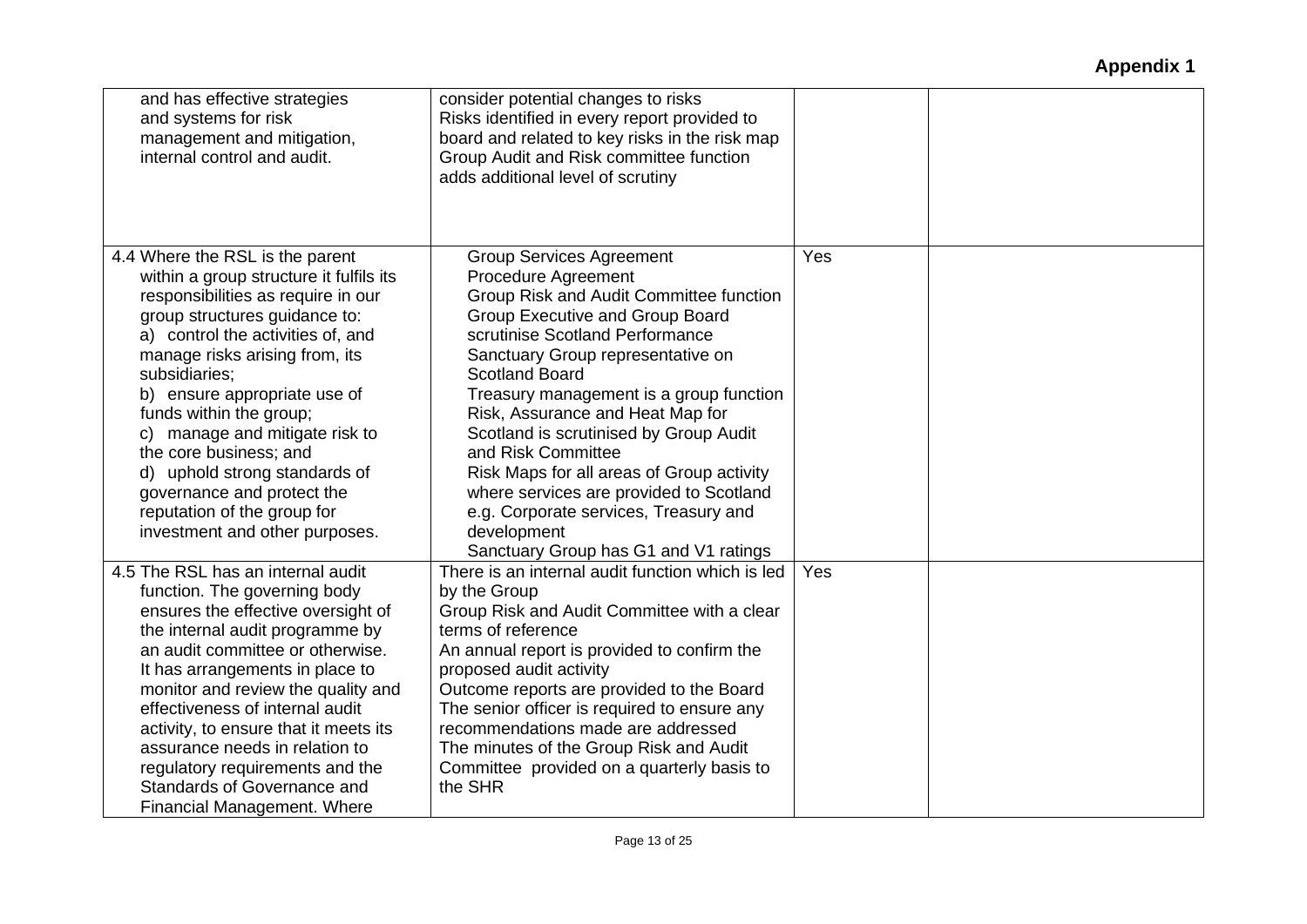| the RSL does not have an audit<br>committee, it has alternative<br>arrangements in place to ensure<br>that the functions normally<br>provided by a committee are<br>discharged.     |                                                                                                                                                                                                                                                                                                                                                                                                                                                                                                                                                                         |     |  |
|-------------------------------------------------------------------------------------------------------------------------------------------------------------------------------------|-------------------------------------------------------------------------------------------------------------------------------------------------------------------------------------------------------------------------------------------------------------------------------------------------------------------------------------------------------------------------------------------------------------------------------------------------------------------------------------------------------------------------------------------------------------------------|-----|--|
| 4.6 The governing body has formal<br>and transparent arrangements for<br>maintaining an appropriate<br>relationship with the RSL's<br>external auditor and its internal<br>auditor. | Formal appointments by Group Board of<br>internal and external auditor<br>Group Audit Committee (with appropriate<br>remit)<br>Formal format programmes agreed for both<br>internal and external auditors<br>Internal audit produces Terms of Reference<br>for every area being audited<br>Appointment of Auditor and annual fee (on<br>proportional basis) also agreed by Scotland<br><b>Board</b><br>Internal audit reports considered by Board of<br>Management<br>Outcomes and follow up actions monitored by<br>Group Audit and Risk Committee and senior<br>staff | Yes |  |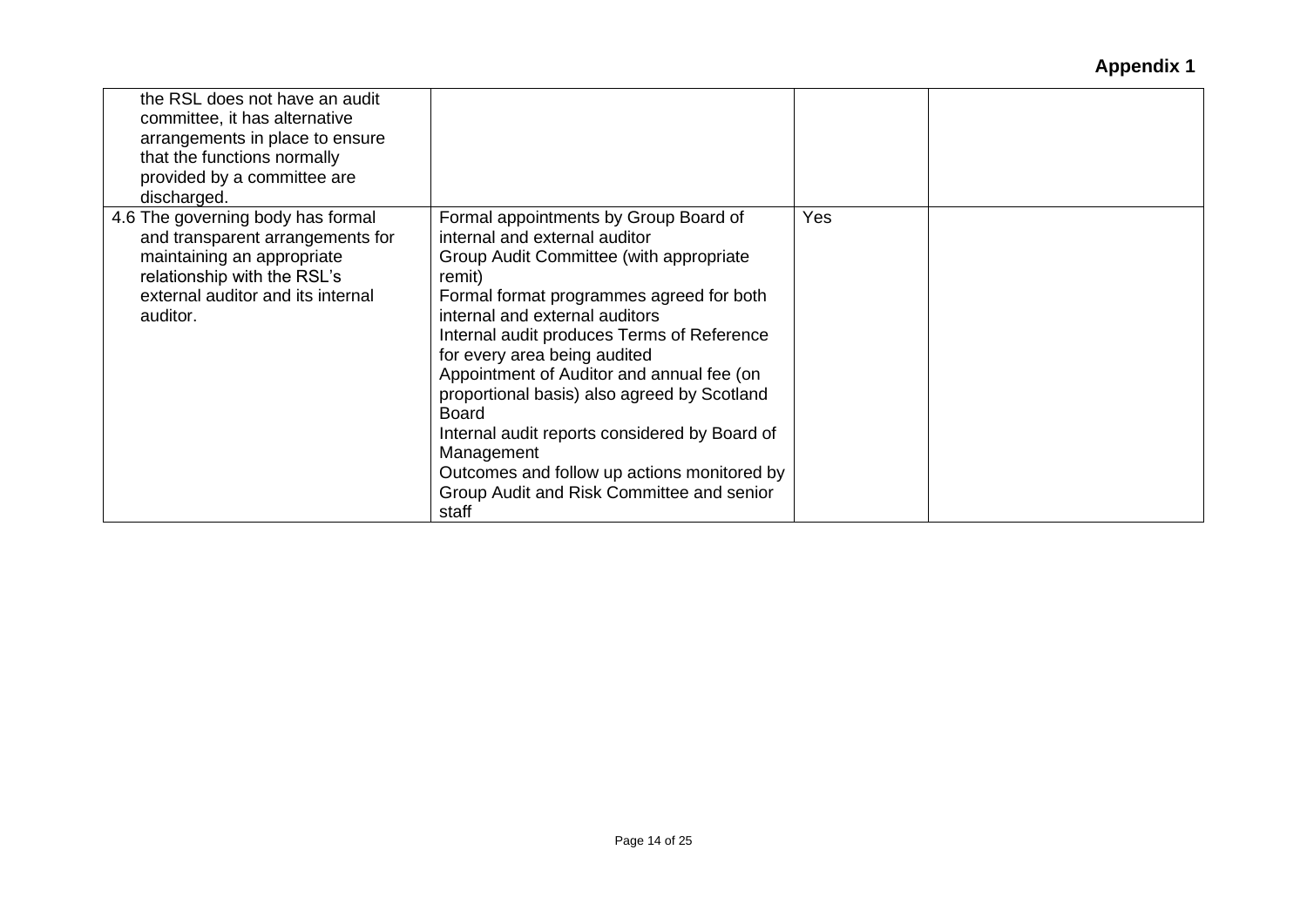| <b>Guidance</b>                                                                                                                                                                                                                                                                                                           | <b>Evidence</b>                                                                                                                                                                                                                                                                                                                                                                                                                                      | <b>Compliant?</b> | <b>Action required/commentary</b> |
|---------------------------------------------------------------------------------------------------------------------------------------------------------------------------------------------------------------------------------------------------------------------------------------------------------------------------|------------------------------------------------------------------------------------------------------------------------------------------------------------------------------------------------------------------------------------------------------------------------------------------------------------------------------------------------------------------------------------------------------------------------------------------------------|-------------------|-----------------------------------|
| <b>Standard 5</b>                                                                                                                                                                                                                                                                                                         |                                                                                                                                                                                                                                                                                                                                                                                                                                                      |                   |                                   |
| The RSL conducts its affairs with honesty and integrity                                                                                                                                                                                                                                                                   |                                                                                                                                                                                                                                                                                                                                                                                                                                                      |                   |                                   |
| 5.1 The RSL conducts its affairs with<br>honesty and integrity and,<br>through the actions of the<br>governing body and staff,<br>upholds the good reputation of<br>the RSL and the sector.                                                                                                                               | <b>Core Values and Behaviours</b><br>Code of conduct<br><b>Annual Declaration of interest</b><br>Contracts of employment<br>Internal and external audit functions<br>Appraisal process for Board Members<br>My performance process for staff members<br>Mandatory training provided in key areas<br>Staffing structure ensures support and<br>guidance in place for staff<br>Adherence to regulatory guidance and in<br>particular notifiable events | Yes               |                                   |
| 5.2 The RSL upholds and promotes<br>the standards of behaviour and<br>conduct it expects of governing<br>body members and staff through<br>an appropriate code of conduct. It<br>manages governing body<br>members' performance, ensures<br>compliance and has a robust<br>system to deal with any breach of<br>the code. | Code of Conduct included in Sanctuary<br><b>Group Governance Manual</b><br>Annual acceptance of the code of conduct<br>signed by board members<br>Annual appraisal process<br>Annual collective appraisal of board<br>effectiveness<br><b>Rules of the Association</b><br><b>Whistleblowing Policy</b>                                                                                                                                               | Yes               |                                   |
| 5.3 The RSL pays due regard to the<br>need to eliminate discrimination,<br>advance quality and human rights,<br>and foster good relations across<br>the range of protected<br>characteristics in all areas of its<br>work, including it s governance<br>arrangements.                                                     | Fairness for All Equality and Diversity<br>Scheme<br>Core Values and behaviours<br>Equality and Diversity matters/implications<br>highlighted in every report<br>All Policy documents reference Equality and<br><b>Diversity</b><br>Mandatory Training for board and all staff<br>members<br>Recruitment of board members process is<br>open and transparent                                                                                         | Yes               |                                   |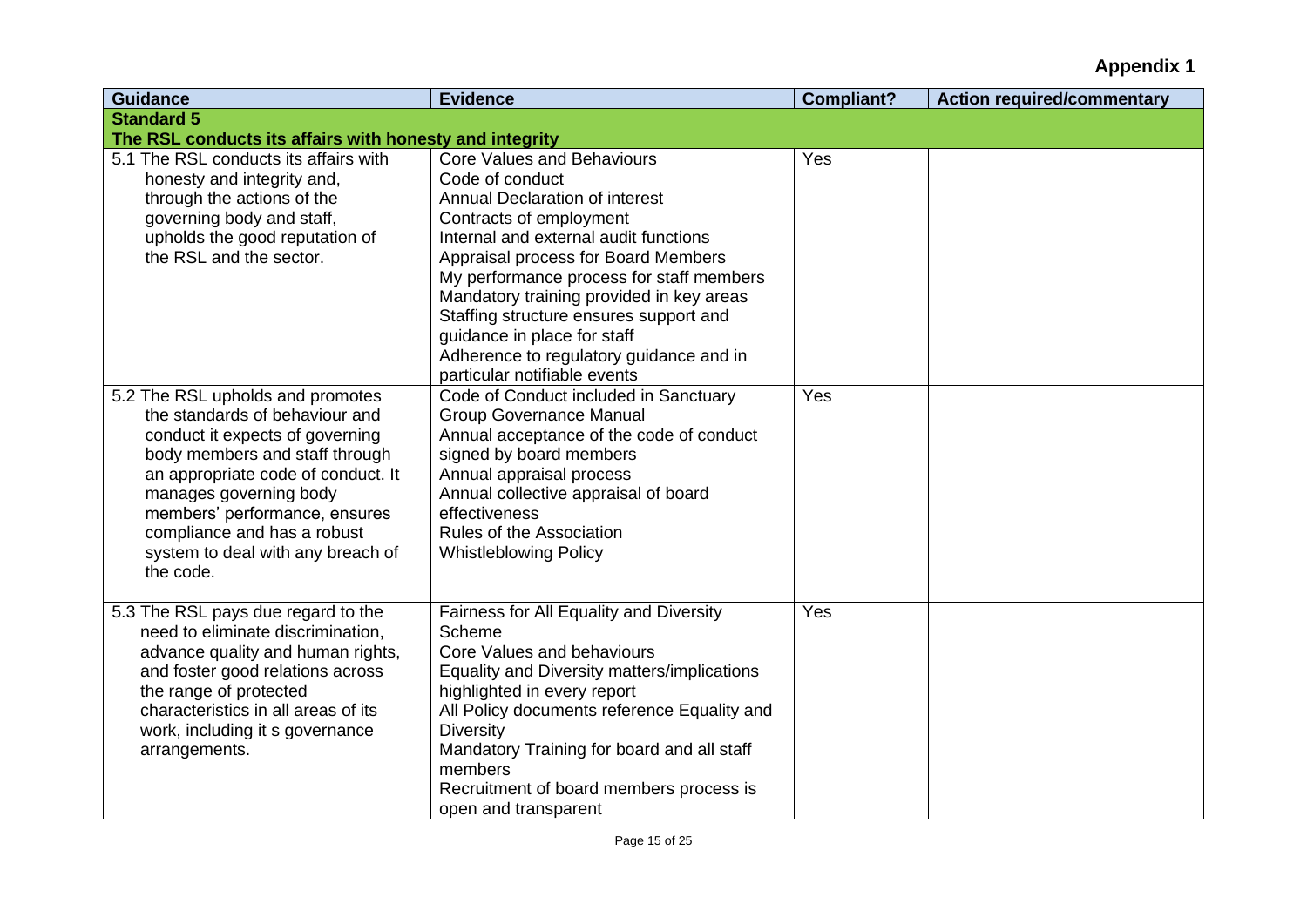| 5.4 Governing body members and        | Code of Conduct                                  | Yes |
|---------------------------------------|--------------------------------------------------|-----|
| staff declare and manage openly       | Annual Declaration of interest                   |     |
| and appropriately any conflicts of    | Requirement to declare an interest in any        |     |
| interest and ensure they do not       | agenda item at board meetings                    |     |
| benefit improperly from their         | Whistleblowing policy                            |     |
| position.                             | <b>Standing Orders</b>                           |     |
|                                       | <b>Financial Regulations</b>                     |     |
|                                       | Procurement and approval processes               |     |
|                                       | Gifts, Hospitality and Legacies Group policy     |     |
|                                       | and procedure                                    |     |
|                                       | Benefits for Officers and Members process        |     |
|                                       | (covering potential non-contractual benefits)    |     |
|                                       | Board receives annual report on corporate        |     |
|                                       | registers, including declarations received on    |     |
|                                       | gifts and hospitality, benefits for officers and |     |
|                                       | members and declaration of interests             |     |
| 5.5 The governing body is responsible | The Group Procedure Agreement provide            | Yes |
| for the management, support,          | that Sanctuary Housing Association must be       |     |
| remuneration and appraisal of the     | consulted on and approve the appointments        |     |
| RSL's senior officer and obtains      | of Directors of Sanctuary Scotland and senior    |     |
| independent, professional advice      | officers of Sanctuary Scotland                   |     |
| on matters where it would be          | The appraisal of the senior officer is the       |     |
| inappropriate for the senior officer  | responsibility of Sanctuary Housing              |     |
| to provide advice.                    | Association                                      |     |
|                                       | Clear role profile                               |     |
|                                       | Clear line management                            |     |
|                                       | My Performance ensuring clear objectives         |     |
|                                       | and requirements                                 |     |
|                                       | Contract of employment                           |     |
|                                       |                                                  |     |
|                                       | Independent advice taken where appropriate,      |     |
|                                       | for example the transfer of engagements          |     |
|                                       | process                                          |     |
| 5.6 There are clear procedures for    | The culture of the organisation is open and      | Yes |
| employees and governing body          | transparent - My performance 121 for staff,      |     |
| members to raise concerns or          | annual review/appraisal, team meetings,          |     |
| whistleblow if they believe there     | senior management team monthly meeting,          |     |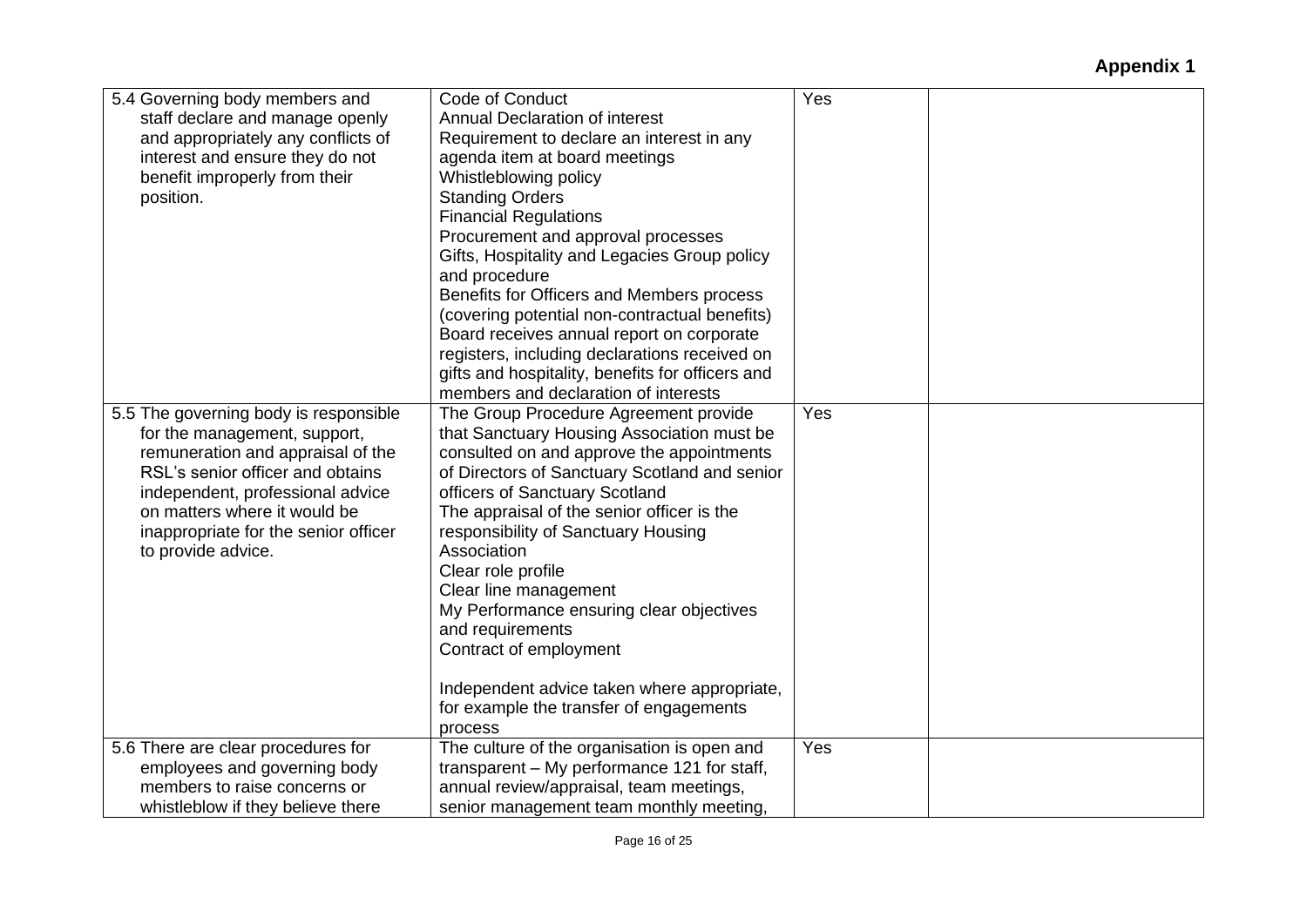| had been fraud, corruption or<br>other wrongdoing within the RSL.                                                                        | feedback from IIP, clear HR policies and<br>procedures, contracts of employment<br>Code of conduct for Board members                                                                                                                                                                           |     |  |
|------------------------------------------------------------------------------------------------------------------------------------------|------------------------------------------------------------------------------------------------------------------------------------------------------------------------------------------------------------------------------------------------------------------------------------------------|-----|--|
|                                                                                                                                          | Declaration of interest for board members<br>Clear policies are procedures (available for<br>board members as part of Sanctuary Group<br>Governance Manual and staff in intranet):<br>Whistleblowing procedure reviewed by Group<br>Audit and Risk Committee annually<br>Anti money laundering |     |  |
|                                                                                                                                          | Data protection<br>Fraud investigation and reporting<br>Gifts, hospitality and Legacies<br>Health and safety, Risk Management                                                                                                                                                                  |     |  |
| 5.7 Severance payments are only<br>made in accordance with a clear<br>policy which is approved by the<br>governing body, is consistently | The review of the staffing structure and<br>operating model provides clear evidence that<br>this was adhered to.                                                                                                                                                                               | Yes |  |
| applied and is in accordance with<br>contractual obligations. Such<br>payments are monitored by the<br>governing body to ensure the      | The changes proposed were scrutinised and<br>approved by the Board of Management.<br>Formal consultation was carried out with the                                                                                                                                                              |     |  |
| payment represents value for<br>money. The RSL has considered<br>alternatives to severance.<br>including redeployment.                   | staff affected by this in accordance with<br>TUPE.<br>Staff were given opportunity for vacant                                                                                                                                                                                                  |     |  |
|                                                                                                                                          | positions that arose. The severance<br>payments made were in accordance with<br>legal and policy requirements.                                                                                                                                                                                 |     |  |
|                                                                                                                                          | This was monitored by the Board via<br>management account reporting and updates<br>from the Senior Officer - Directors report.                                                                                                                                                                 |     |  |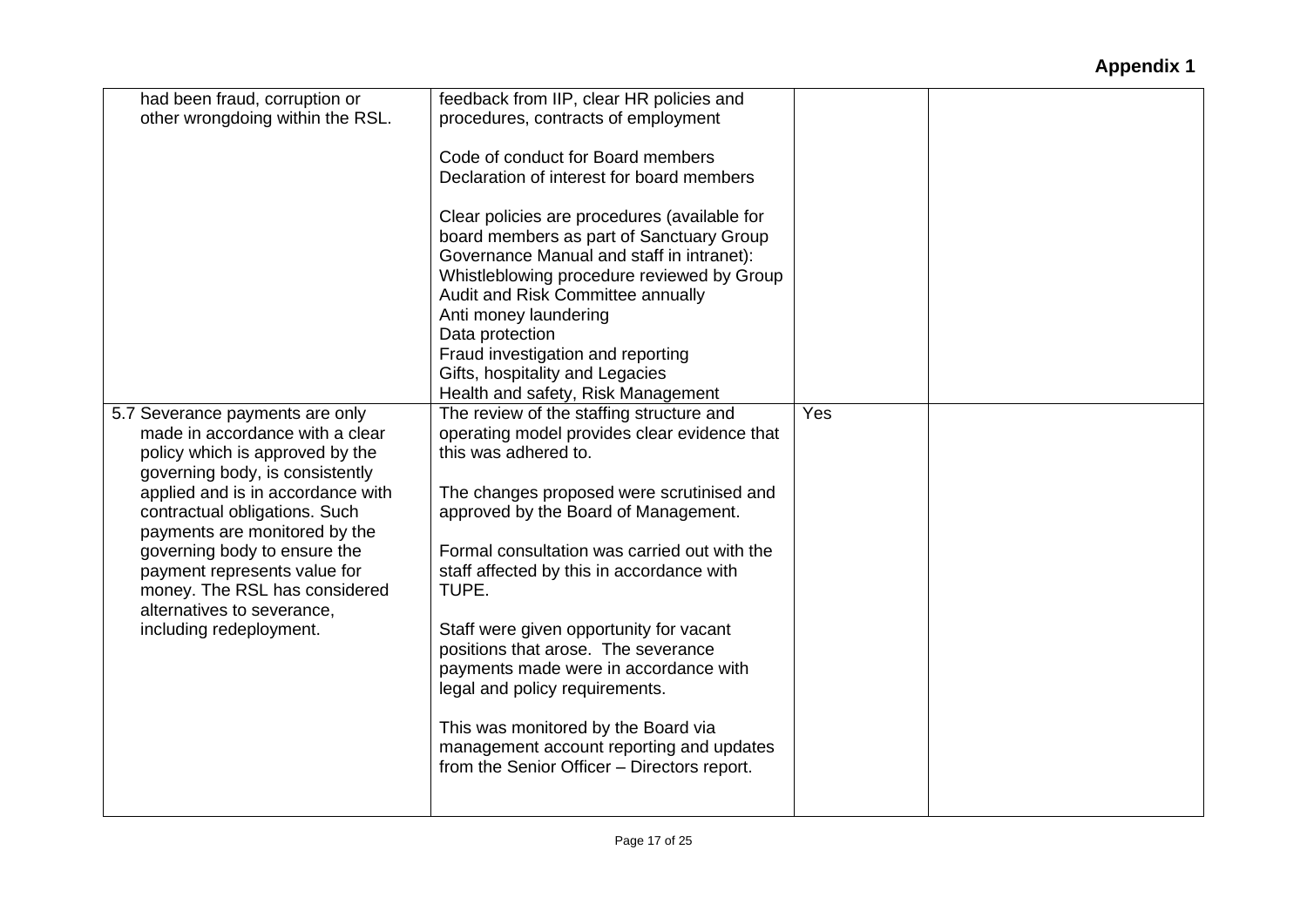| 5.8 Where a severance payment is       | Settlement agreements are used very rarely   |  |
|----------------------------------------|----------------------------------------------|--|
| accompanied by a settlement            | and must be signed by the Head of HR         |  |
| agreement the RSL does not use         | services or Group Director - Corporate       |  |
| this to limit public accountability or | Services. Settlement agreements (when        |  |
| whistleblowing. The RSL has            | used) are drafted by external legal advisors |  |
| taken professional legal advice        | and do not include any clauses restraining   |  |
| before entering into a settlement      | employees from making protected              |  |
| agreement.                             | disclosures                                  |  |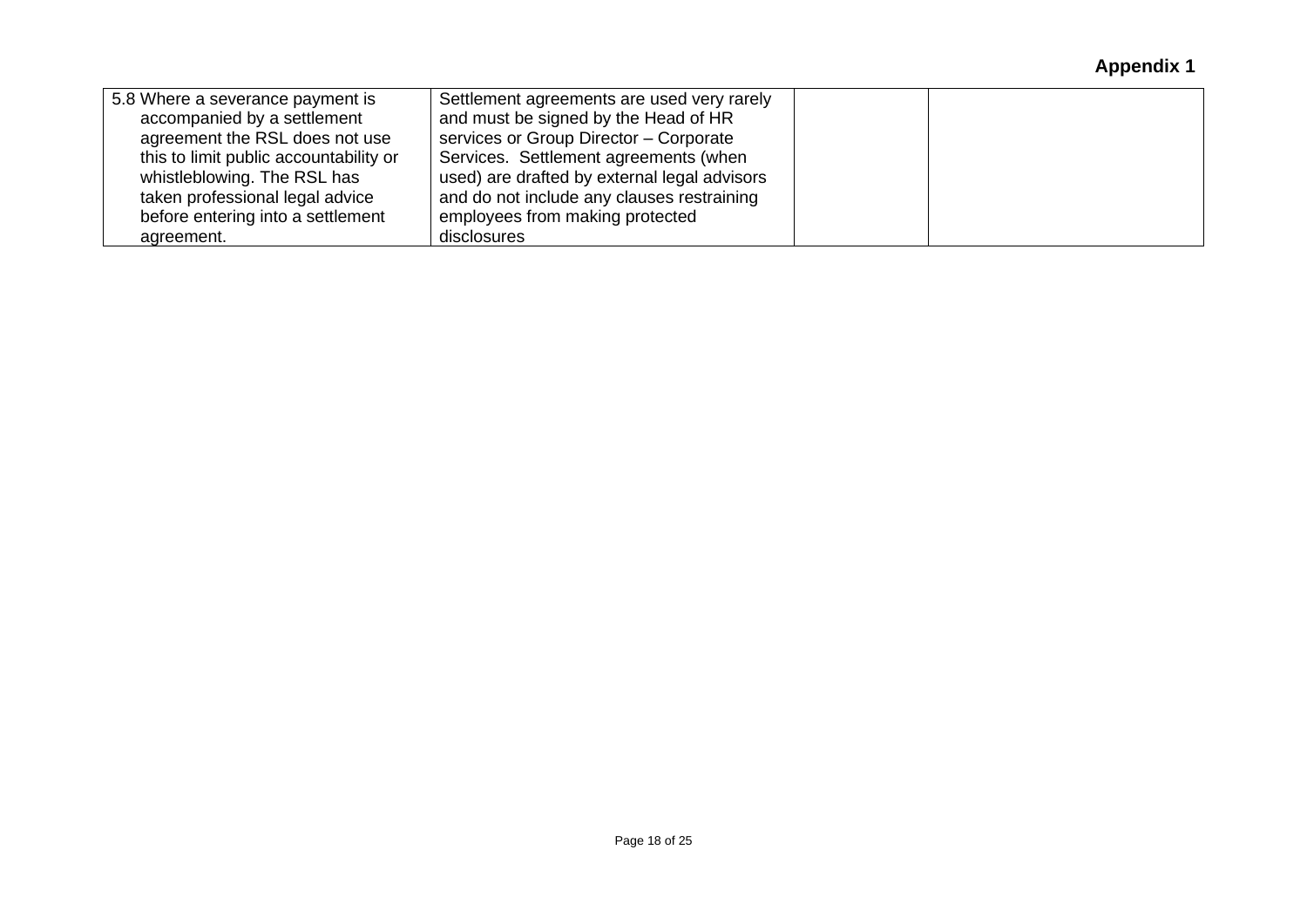| <b>Guidance</b>                                                      | <b>Evidence</b>                                                                                | <b>Compliant?</b> | <b>Action required/commentary</b> |
|----------------------------------------------------------------------|------------------------------------------------------------------------------------------------|-------------------|-----------------------------------|
| <b>Standard 6</b>                                                    |                                                                                                |                   |                                   |
|                                                                      | The governing body and senior officers have the skills and knowledge they need to be effective |                   |                                   |
| 6.1 The RSL has a formal, rigorous and                               | Rules of the Association                                                                       | Yes               |                                   |
| transparent process for the election,                                | <b>Standing Orders</b>                                                                         |                   |                                   |
| appointment and recruitment of                                       | Annual appraisal process                                                                       |                   |                                   |
| governing body members. The RSL                                      | Annual appraisal process outcomes are                                                          |                   |                                   |
| formally and actively plans to ensure                                | reported to the Board of Management and                                                        |                   |                                   |
| orderly succession to governing                                      | this also identifies succession planning                                                       |                   |                                   |
| body places to maintain an                                           | requirements                                                                                   |                   |                                   |
| appropriate and effective                                            | Annual collective appraisal considers the                                                      |                   |                                   |
| composition of governing body                                        | skills of the board and succession planning                                                    |                   |                                   |
| members and to ensure                                                | requirements                                                                                   |                   |                                   |
| sustainability of the governing body.                                | Succession planning is also considered at                                                      |                   |                                   |
|                                                                      | Board strategy sessions                                                                        |                   |                                   |
| 6.2 The governing body annually                                      | Annual Equality and Diversity forms are                                                        | Yes               |                                   |
| assesses the skills, knowledge,                                      | completed by Board of Management                                                               |                   |                                   |
| diversity and objectivity it needs to                                | Annual appraisal process                                                                       |                   |                                   |
| provide capable leadership, control                                  | Annual board collective appraisal                                                              |                   |                                   |
| and constructive challenge to<br>achieve the RSL's purpose, delivery | Skills mix and succession planning<br>highlighted in outcome report to Board                   |                   |                                   |
| good tenant outcomes, and manage                                     | Most recent recruitment process identified                                                     |                   |                                   |
| its affairs. It assesses the                                         | two suitable candidates but only one                                                           |                   |                                   |
| contribution of continuing governing                                 | appointed to ensure additional skills added to                                                 |                   |                                   |
| body members, and what gaps there                                    | the board                                                                                      |                   |                                   |
| are that need to be filled.                                          |                                                                                                |                   |                                   |
|                                                                      |                                                                                                |                   |                                   |
| 6.3 The RSL ensures that all governing                               | Annual Equality and Diversity forms are                                                        | Yes               |                                   |
| body members are subject to annual                                   | completed by Board of Management                                                               |                   |                                   |
| performance reviews to assess their                                  | Annual appraisal process                                                                       |                   |                                   |
| contribution and effectiveness. The                                  | Annual board collective appraisal                                                              |                   |                                   |
| governing body takes account of                                      | Skills mix and succession planning                                                             |                   |                                   |
| these annual performance reviews                                     | highlighted in outcome report to Board                                                         |                   |                                   |
| and its skills needs in its succession                               | Most recent recruitment process identified                                                     |                   |                                   |
| planning and learning and                                            | two suitable candidates but only one                                                           |                   |                                   |
| development plans. The governing                                     | appointed to ensure additional skills added to                                                 |                   |                                   |
| body ensures that any non-executive                                  | the board                                                                                      |                   |                                   |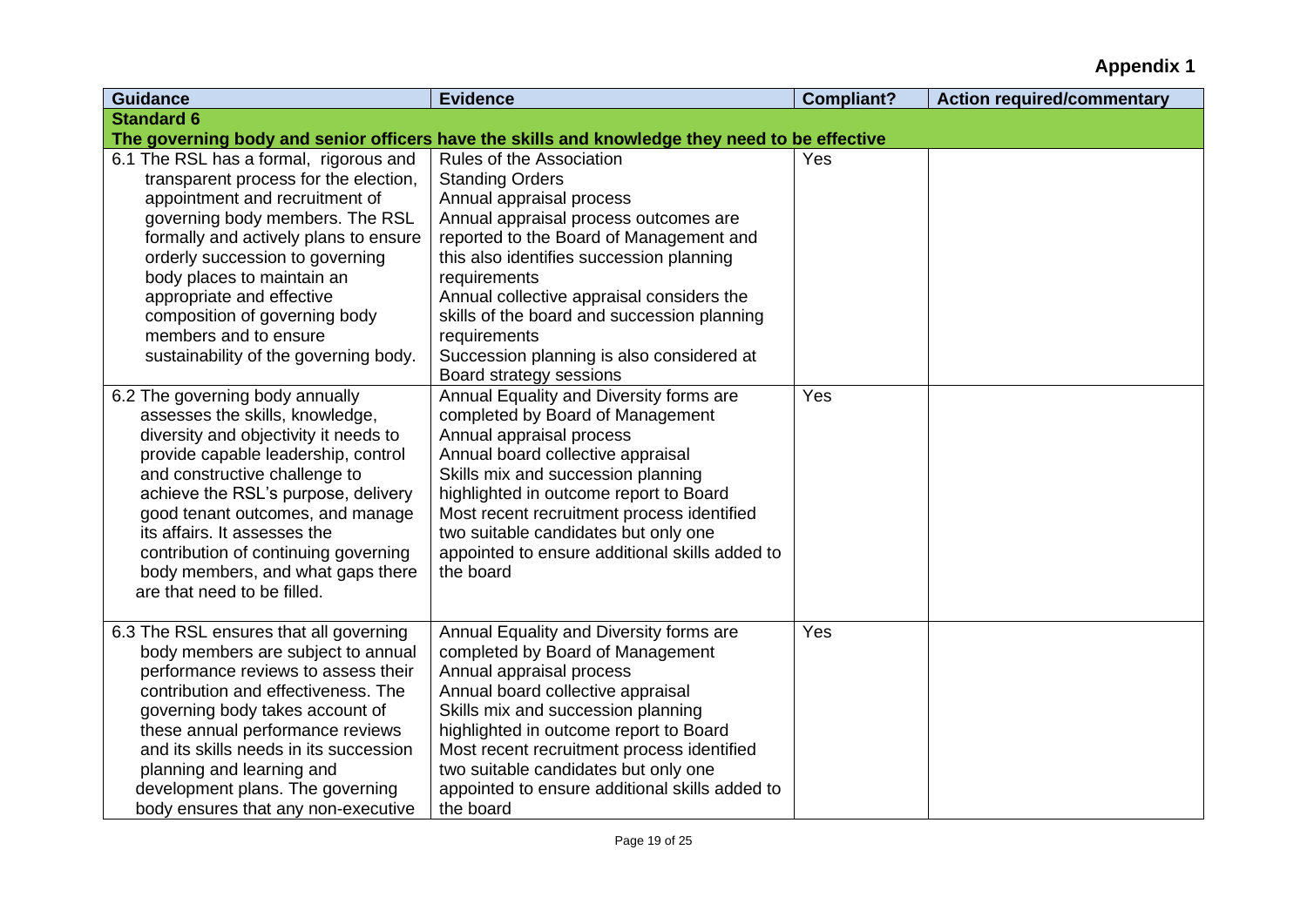| member seeking re-election after<br>nine years' continuous service<br>demonstrates continued<br>effectiveness.                                                                                                                                                                                                                                                    | Detailed training plan in place and all<br>members are provided with at least four<br>hours of training prior to every board meeting<br>Currently no members with nine years<br>continuous service but the nine year rule and<br>assessment has been applied to former<br>members                                                                                                                                                                                                                                                                                                                                                                                        |     |  |
|-------------------------------------------------------------------------------------------------------------------------------------------------------------------------------------------------------------------------------------------------------------------------------------------------------------------------------------------------------------------|--------------------------------------------------------------------------------------------------------------------------------------------------------------------------------------------------------------------------------------------------------------------------------------------------------------------------------------------------------------------------------------------------------------------------------------------------------------------------------------------------------------------------------------------------------------------------------------------------------------------------------------------------------------------------|-----|--|
| 6.4 The RSL encourages as diverse a<br>membership as is compatible with its<br>constitution and actively engages its<br>membership in the process for filling<br>vacancies on the governing body.                                                                                                                                                                 | Board agreed additional recruitment as part<br>of the appraisal and succession planning<br>process in 2018<br>External advert agreed and two board<br>members were actively involved in the<br>interview and recruitment process<br>The recommendations for recruitment were<br>then agreed by the Group Board and the<br><b>Scotland Board</b>                                                                                                                                                                                                                                                                                                                          | Yes |  |
| 6.5 The RSL ensures all new governing<br>body members receive an effective<br>induction programme to enable them<br>to fully understand and exercise their<br>governance responsibilities. Existing<br>governing body members are given<br>ongoing support and training to gain<br>or refresh, skills and expertise and<br>sustain their continued effectiveness. | The induction programme covers<br>Introduction to the Sanctuary Group<br>The Sanctuary Group Governance Manual<br><b>Health and Safety</b><br>Data Protection - GDPR<br><b>Equality and Diversity</b><br>Board Member duties and liabilities<br>A training plan is agreed for the coming year<br>and includes a minimum of four hours training<br>or discussion during the afternoons prior to<br>the Board meetings.<br>Strategic Away Days are held at least once<br>per year on a Sunday and includes Board<br>and senior staff members - focusing on key<br>strategic subjects<br>The appraisal process assesses skills gaps<br>and additional training requirements | Yes |  |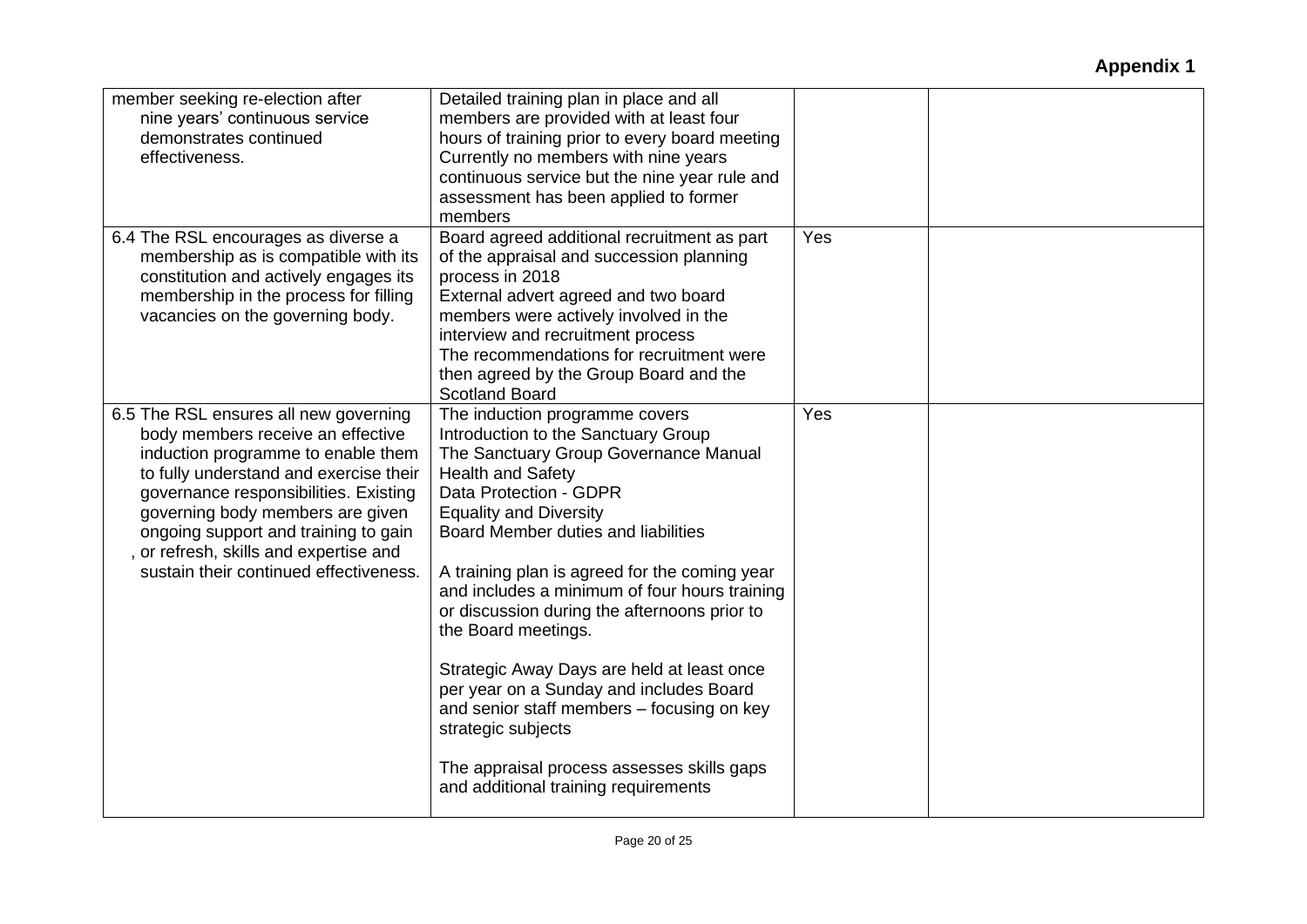| 6.6 If the governing body decides to pay<br>any of its non-executive members<br>then it has a policy framework to<br>demonstrate clearly how paying its<br>members will enhance decision-<br>making, strengthen accountability<br>and ownership of decisions, improve<br>overall the quality of good<br>governance and financial<br>management and deliver value for<br>money. | No payment is made to any non-executive<br>governing body members (other than out of<br>pocket expenses for which a clear policy<br>exists)                                                                                                                                                                                                                                                                                                                                                                                                                                                                                                                                                              | Yes |  |
|--------------------------------------------------------------------------------------------------------------------------------------------------------------------------------------------------------------------------------------------------------------------------------------------------------------------------------------------------------------------------------|----------------------------------------------------------------------------------------------------------------------------------------------------------------------------------------------------------------------------------------------------------------------------------------------------------------------------------------------------------------------------------------------------------------------------------------------------------------------------------------------------------------------------------------------------------------------------------------------------------------------------------------------------------------------------------------------------------|-----|--|
| 6.7 The governing body is satisfied that<br>the senior officer has the necessary<br>skills and knowledge to do his/her<br>job. The governing body sets the<br>senior officer's objectives, oversees<br>performance, ensures annual<br>performance appraisal, and requires<br>continuous professional<br>development.                                                           | The Group Procedure Agreement provide<br>that Sanctuary Housing Association must be<br>consulted on and approve the appointments<br>of Directors of Sanctuary Scotland and senior<br>officers of Sanctuary Scotland<br>The Sanctuary Scotland Operations plan<br>(linked to the Group Board) sets the key<br>objectives for the senior officer<br>An annual board and senior officer session<br>on PEST, SWOT and key outcomes and<br>objectives inform the content of the<br>operations plan<br>The Group sets key objectives for the senior<br>officer and these are reviewed monthly via<br>the My Performance process<br>An annual review/appraisal is carried out and<br>a 'rating' applied to that | Yes |  |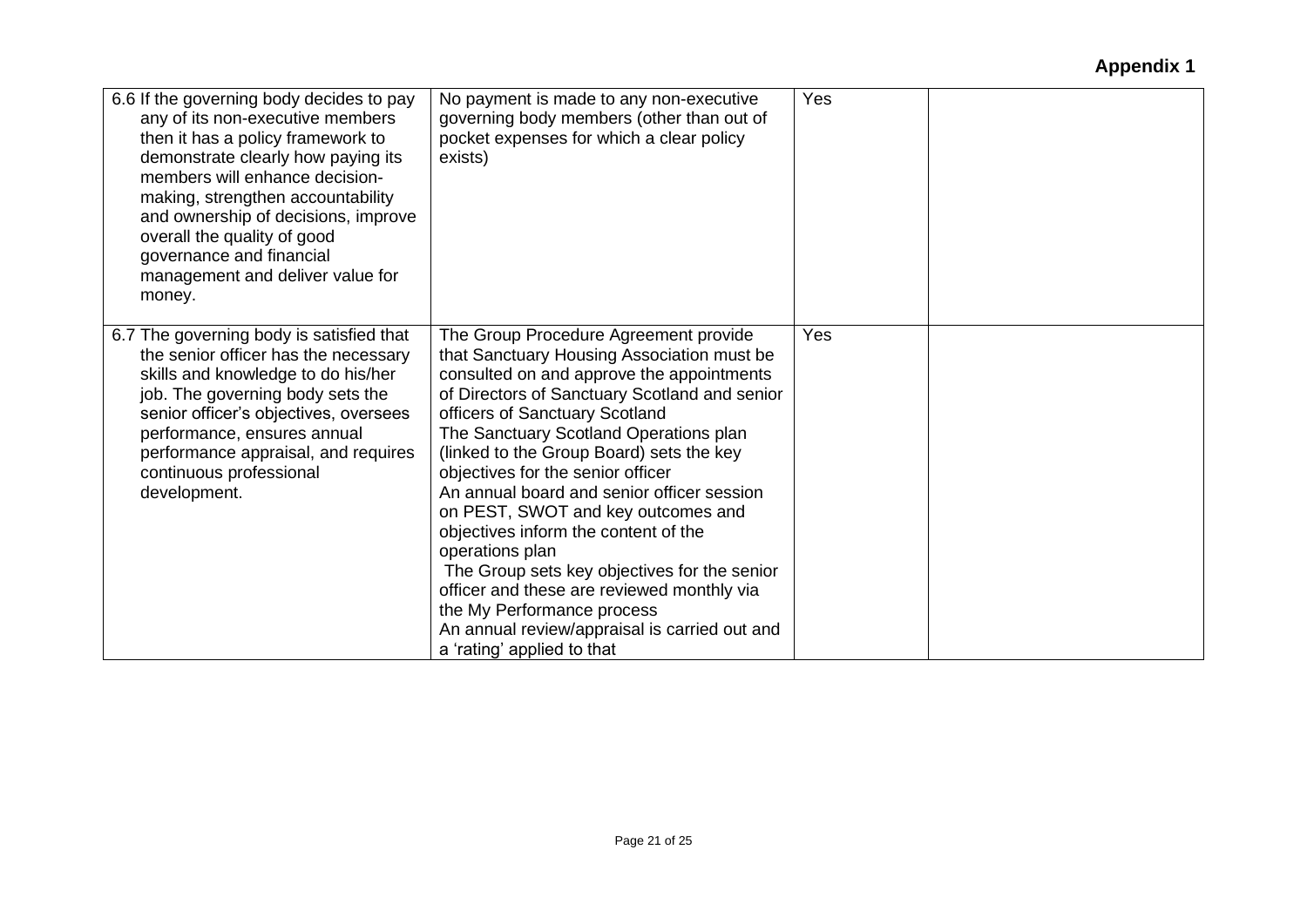| <b>Guidance</b>                                                                                                                                                                                                                                                                                           | <b>Evidence</b>                                                                                                                                                                                                                                                                                                                                                                                                                                                                                                                                                                                                                                                                                                                        | <b>Compliant?</b> | <b>Action required/commentary</b> |
|-----------------------------------------------------------------------------------------------------------------------------------------------------------------------------------------------------------------------------------------------------------------------------------------------------------|----------------------------------------------------------------------------------------------------------------------------------------------------------------------------------------------------------------------------------------------------------------------------------------------------------------------------------------------------------------------------------------------------------------------------------------------------------------------------------------------------------------------------------------------------------------------------------------------------------------------------------------------------------------------------------------------------------------------------------------|-------------------|-----------------------------------|
| <b>Standard 7</b><br>tenants                                                                                                                                                                                                                                                                              | The RSL ensures that any organisational changes or disposals it makes safeguard the interests of, and benefit, current and future                                                                                                                                                                                                                                                                                                                                                                                                                                                                                                                                                                                                      |                   |                                   |
| Where an RSL is considering<br>organisational or constitutional change,<br>or acquisition or disposal of land or<br>assets:<br>7.1 The governing body discusses and<br>scrutinises any proposal for<br>organisational change and ensures<br>that the proposal will benefit current<br>and future tenants. | Examples of compliance<br>Transfer of engagement proposals<br>Extensive due diligence carried out to assess<br>impact on Sanctuary Scotland. Clear benefits<br>identified for current and future tenants<br>Operating model and staffing structure<br>changes:<br>Key report provided in October 2017 that laid<br>out proposals, considered financial<br>implications and the benefits to customers<br>and future tenants for scrutiny and approval<br><b>MMR</b><br>Report provided that laid out the case for<br>disposal of leases in accordance with<br>regulatory requirements<br><b>Thistle Housing Association</b><br>Regular board reports provided to update<br>progress, identify risk and seek approval to<br>move forward | Yes               |                                   |
| 7.2 The RSL ensures that its governance<br>structures are as simple as possible,<br>clear and allow it to meet the<br>Standards of Governance and<br>Financial Management,<br>Constitutional Requirements, and<br>Group Structure guidance.                                                               | The governance structure has been 'slimmed'<br>since 2016 - removing two special<br>committees - this allowed a more efficient<br>structure without compromising effectiveness.<br>Clarity of roles of Board and Area committees<br>via scope of responsibility for board<br>members, role profile for board members,<br>terms of reference for Area Committees.                                                                                                                                                                                                                                                                                                                                                                       | Yes               |                                   |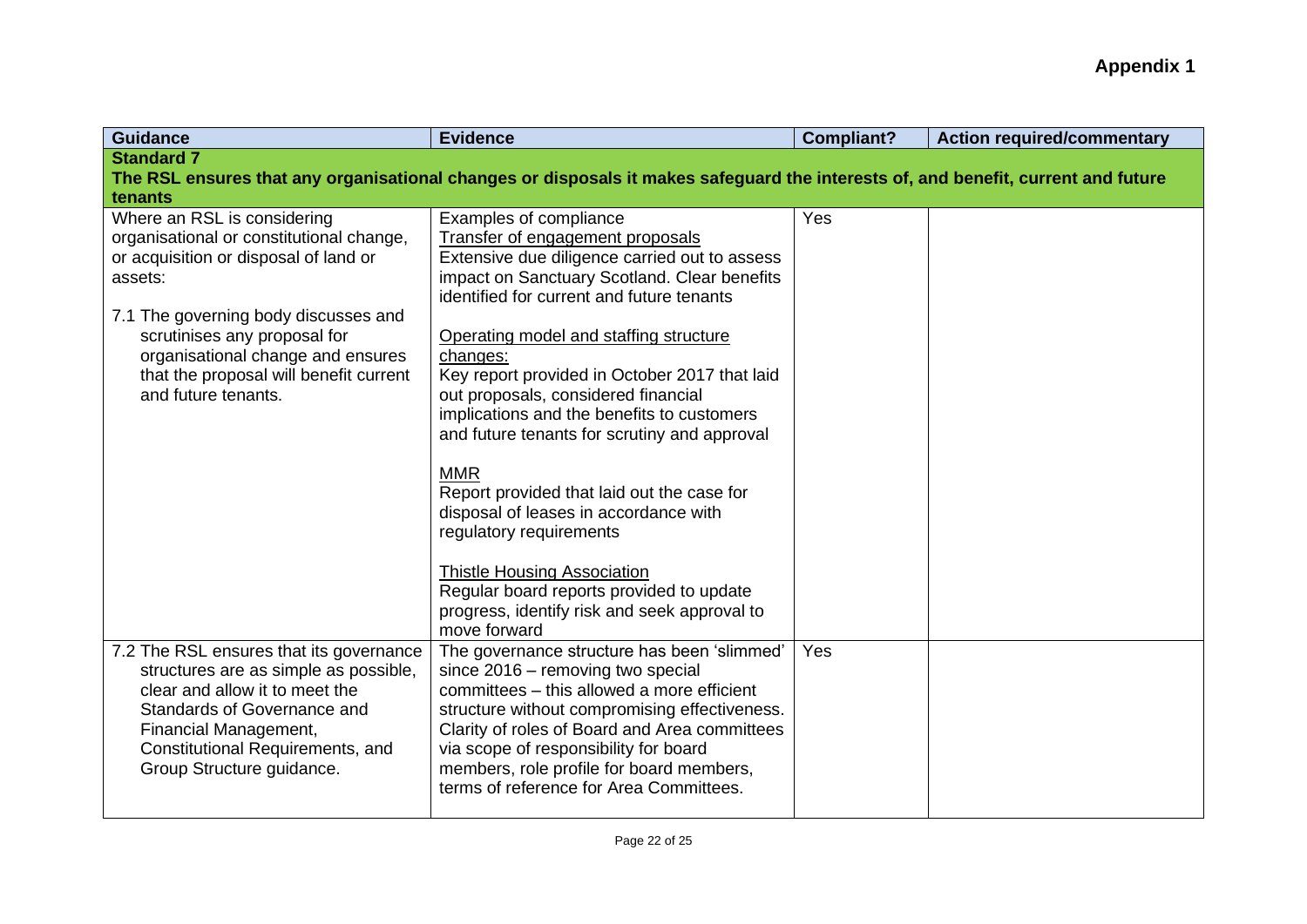| 7.3 The RSL ensures adequate<br>consultation with, and support from,<br>key stakeholders including tenants,<br>members, funders (who may need to<br>give specific approval) and local<br>authorities as well as other<br>regulators.                     | Examples of compliance<br>Operating model and staffing structure<br>changes<br>Consultation letting issued giving feedback<br>options and meetings arranged at every<br>office<br>Transfer of engagements<br><b>Extensive tenant consultation</b><br>Consultation with other key stakeholders<br>including funders, local authorities and<br>regulators                                                                                                                                                                                                                                                                    | Yes |  |
|----------------------------------------------------------------------------------------------------------------------------------------------------------------------------------------------------------------------------------------------------------|----------------------------------------------------------------------------------------------------------------------------------------------------------------------------------------------------------------------------------------------------------------------------------------------------------------------------------------------------------------------------------------------------------------------------------------------------------------------------------------------------------------------------------------------------------------------------------------------------------------------------|-----|--|
| 7.4 The governing body is satisfied that<br>the new (or changed) organisation<br>will be financially viable, efficient<br>and will provide good outcomes for<br>tenants.                                                                                 | Examples of compliance<br>Operating model and staffing structure<br>changes<br>Savings identified from proposed changes to<br>support value for money and financial viability<br>Proposals provided a clear increase in<br>service level via mobile working, and access<br>to services 24/7<br><b>Transfer of engagements</b><br>Due diligence and business plan showed<br>financial viability<br>Merger 'promises' delivered good outcomes<br>for tenants<br>All were subject to external scrutiny<br><b>Thistle Housing Association</b><br>Update reports provided on progress with<br>due diligence and risk identified | Yes |  |
| 7.5 The RSL establishes robust<br>monitoring systems to ensure that<br>delivery of the objective of the<br>change and of commitments made to<br>tenants are achieved (for example in<br>relation to service standards,<br>operating costs and investment | <b>Examples of compliance following</b><br>organisational changes or disposals<br>Organisational changes<br>Monitoring of merger promises for transfer of<br>engagements<br>Financial savings identified by changes to<br>staffing structure were monitored via ongoing                                                                                                                                                                                                                                                                                                                                                    | Yes |  |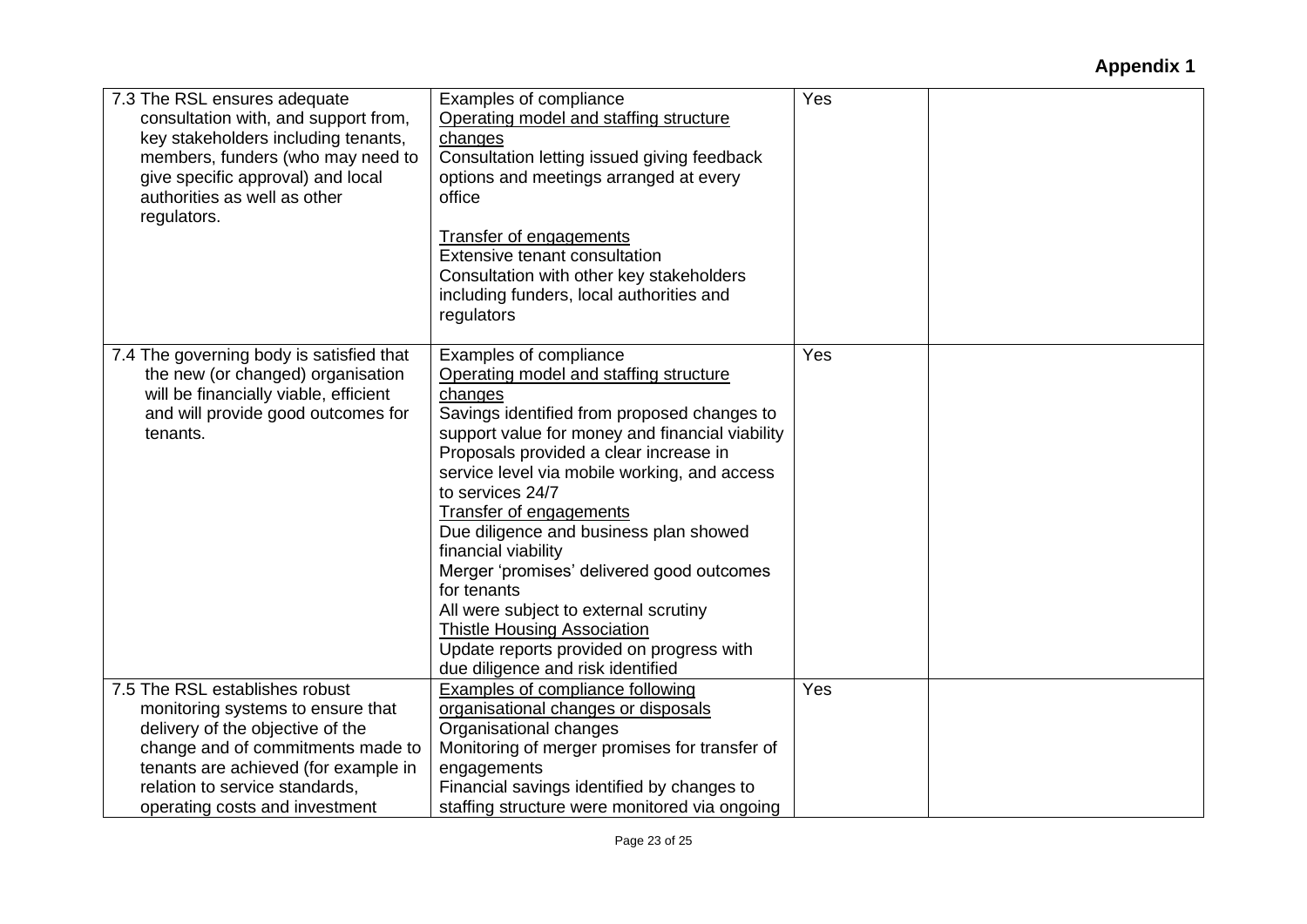| levels).                                                                                                                                                                                                                                                                                                                                                        | financial reporting<br>Deployment of mobile working monitored<br>Provision of 24/7 accessibility to service<br>Disposal of leases for MMR<br>Subsidiary put in place to permit delivery<br>Minutes of subsidiary and key reports<br>provided to Board to allow monitoring of<br>delivery |     |  |
|-----------------------------------------------------------------------------------------------------------------------------------------------------------------------------------------------------------------------------------------------------------------------------------------------------------------------------------------------------------------|------------------------------------------------------------------------------------------------------------------------------------------------------------------------------------------------------------------------------------------------------------------------------------------|-----|--|
| 7.6 Charitable RSLs seek consent/notify<br>OSCR of changes to their<br>constitution and other changes as<br>appropriate.                                                                                                                                                                                                                                        | The transfer of engagements process<br>evidences compliance with this in relation to<br>the constitutional changes                                                                                                                                                                       | Yes |  |
| 7.7 The governing body ensures that<br>disposals, acquisitions and<br>investments fit with the RSL's<br>objectives and business plan, and<br>that its strategy is sustainable. It<br>considers these taking into account<br>of appropriate professional advice<br>and value for money - whether as<br>part of a broader strategy or on a<br>case by case basis. | The transfer of engagements and disposal of<br>MMR leases to subsidiary processes clearly<br>evidence compliance with this guidance<br>Asset Management Strategy approved by<br>Board and will ensure compliance with<br>guidance if any disposals are considered as a<br>part of this   | Yes |  |
| 7.8 The RSL complies with regulatory<br>guidance on tenant consultation,<br>ballots and authorisation.                                                                                                                                                                                                                                                          | The transfer of engagements process clearly<br>evidences compliance with this guidance                                                                                                                                                                                                   | Yes |  |
| 7.9 The RSL notifies the Regulator of<br>disposals in accordance with<br>regulatory guidance.                                                                                                                                                                                                                                                                   | Disposals in relation to Mid Market Rent, the<br>Victoria, Malletsheugh and leases to third<br>parties provide evidence of this                                                                                                                                                          | Yes |  |